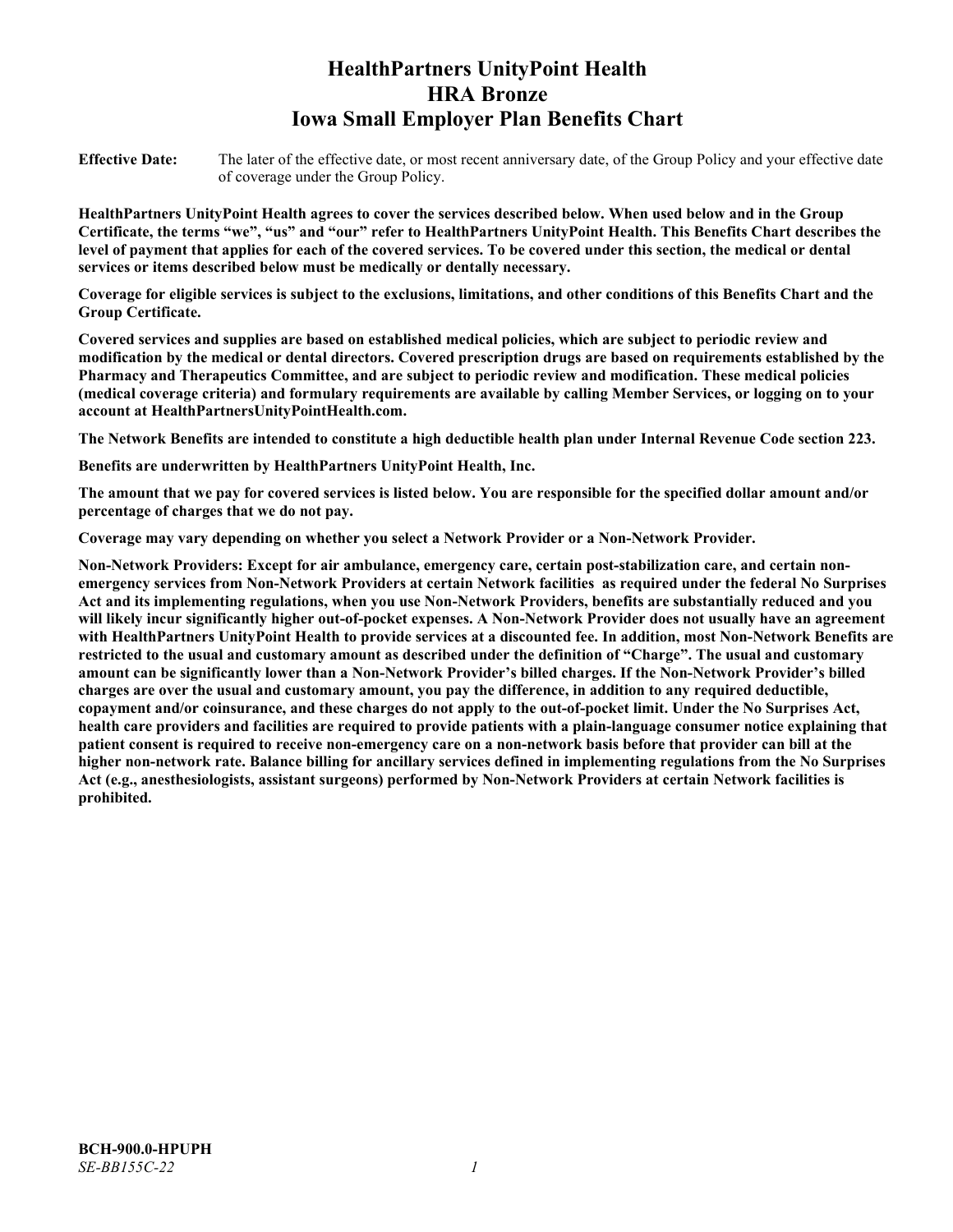# **These definitions apply to this Benefits Chart. They also apply to the Group Certificate.**

| <b>Biosimilar drug:</b> | A prescription drug, approved by the Food and Drug Administration (FDA), that the FDA has<br>determined is biosimilar to and interchangeable with a biological brand name drug. Biosimilar<br>drugs are not considered generic drugs and are not covered under the generic drug benefit.                                                                                                                                                                                                                                                                                                                                           |
|-------------------------|------------------------------------------------------------------------------------------------------------------------------------------------------------------------------------------------------------------------------------------------------------------------------------------------------------------------------------------------------------------------------------------------------------------------------------------------------------------------------------------------------------------------------------------------------------------------------------------------------------------------------------|
| <b>Brand name drug:</b> | A prescription drug, approved by the Food and Drug Administration (FDA), that is<br>manufactured, sold, or licensed for sale under a trademark by the pharmaceutical company that<br>originally researched and developed the drug. Brand name drugs have the same active-ingredient<br>formula as the generic version of the drug. However, generic drugs are manufactured and sold by<br>other drug manufacturers and are generally not available until after the patent on the brand name<br>drug has expired. A few brand name drugs may be covered at the generic drug benefit level if<br>this is indicated on the formulary. |
| Calendar year:          | This is the 12-month period beginning 12:01 A.M. central time, on January 1, and ending 12:00<br>A.M. central time of the next following December 31.                                                                                                                                                                                                                                                                                                                                                                                                                                                                              |
| Charge:                 | For covered services delivered by participating Network Providers, is the provider's discounted<br>charge for a given medical/surgical service, procedure or item.                                                                                                                                                                                                                                                                                                                                                                                                                                                                 |
|                         | For covered services delivered by Non-Network providers, a contracted rate may apply if such<br>arrangement is available to HealthPartners UnityPoint Health.                                                                                                                                                                                                                                                                                                                                                                                                                                                                      |
|                         | For the Usual and Customary Charge for covered services delivered by Non-Network Providers,<br>our payment is calculated using one of the following options to be determined at the discretion of<br>HealthPartners UnityPoint Health: 1) a percentage of the Medicare fee schedule; 2) a comparable<br>schedule if the service is not on the Medicare fee schedule; or 3) a commercially reasonable rate<br>for such service.                                                                                                                                                                                                     |
|                         | The usual and customary charge is the maximum amount allowed that we consider in the<br>calculation of the payment of charges incurred for certain covered services. You must pay for<br>any charges above the usual and customary charge, and they do not apply to the out-of-pocket<br>limit.                                                                                                                                                                                                                                                                                                                                    |
|                         | A charge is incurred for covered ambulatory medical and surgical services, on the date the<br>service or item is provided. A charge is incurred for covered inpatient services, on the date of<br>admission to a hospital. To be covered, a charge must be incurred on or after your effective date<br>and on or before the termination date.                                                                                                                                                                                                                                                                                      |
| Copayment/coinsurance:  | The specified dollar amount, or percentage, of charges incurred for covered services, which we<br>do not pay, but which you must pay, each time you receive certain medical services, procedures<br>or items. Our payment for those covered services or items begins after the copayment or<br>coinsurance is satisfied. Covered services or items requiring a copayment or coinsurance are<br>specified in this Benefits Chart.                                                                                                                                                                                                   |
|                         | For services provided by a Network Provider:                                                                                                                                                                                                                                                                                                                                                                                                                                                                                                                                                                                       |
|                         | An amount which is listed as a flat dollar copayment is applied to a Network Provider's<br>discounted charges for a given service. However, if the Network Provider's discounted charge<br>for a service or item is less than the flat dollar copayment, you will pay the Network Provider's<br>discounted charge. An amount which is listed as a percentage of charges or coinsurance is based<br>on the Network Provider's discounted charges, calculated at the time the claim is processed,<br>which may include an agreed upon fee schedule rate for case rate or withhold arrangements.                                      |
|                         | For services provided by a Non-Network Provider:                                                                                                                                                                                                                                                                                                                                                                                                                                                                                                                                                                                   |
|                         | Any copayment or coinsurance is applied to the lesser of the provider's charges or the usual and<br>customary charge for a service.                                                                                                                                                                                                                                                                                                                                                                                                                                                                                                |
|                         | A copayment or coinsurance is due at the time a service is provided, or when billed by the<br>provider.                                                                                                                                                                                                                                                                                                                                                                                                                                                                                                                            |
|                         |                                                                                                                                                                                                                                                                                                                                                                                                                                                                                                                                                                                                                                    |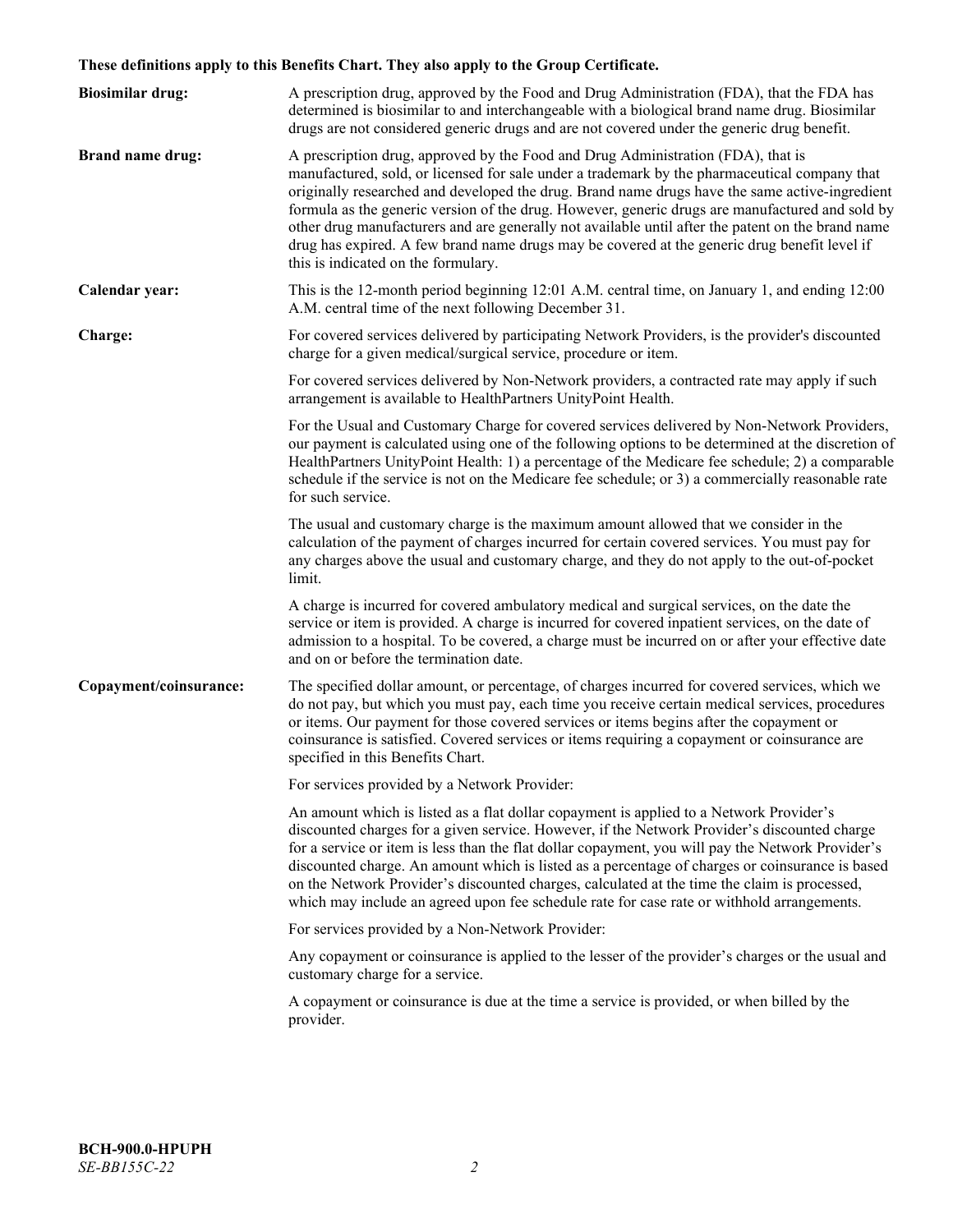| Deductible:               | The specified dollar amount of charges incurred for covered services, which we do not pay, but<br>an enrollee or a family has to pay first in a calendar year. Our payment for those services or items<br>begins after the deductible is satisfied. For Network Providers, the amount of the charges that<br>apply to the deductible are based on the Network Provider's discounted charges, calculated at the<br>time the claim is processed, which may include an agreed upon fee schedule rate for case rate or<br>withhold arrangements. For Non-Network Providers, the amount of charges that apply to the<br>deductible are the lesser of the provider's charges or the usual and customary charge for a<br>service. |
|---------------------------|----------------------------------------------------------------------------------------------------------------------------------------------------------------------------------------------------------------------------------------------------------------------------------------------------------------------------------------------------------------------------------------------------------------------------------------------------------------------------------------------------------------------------------------------------------------------------------------------------------------------------------------------------------------------------------------------------------------------------|
|                           | Any amounts paid or reimbursed by a third party, including but not limited to: point of service<br>rebates, manufacturer coupons, manufacturer debit cards or other forms of direct reimbursement<br>to an insured for a product or service, will not apply toward your deductible, to the extent<br>permitted under state and federal law.                                                                                                                                                                                                                                                                                                                                                                                |
|                           | Your plan has an embedded deductible. This means once an insured meets the individual<br>deductible, the plan begins paying benefits for that person. If two or more members of the family<br>meet the family deductible, the plan begins paying benefits for all members of the family,<br>regardless of whether each insured has met the individual deductible. However, an insured may<br>not contribute more than the individual deductible toward the family deductible.                                                                                                                                                                                                                                              |
|                           | All services are subject to the deductible, unless otherwise indicated below in this Benefits Chart.                                                                                                                                                                                                                                                                                                                                                                                                                                                                                                                                                                                                                       |
| Formulary:                | This is a current list, which may be revised from time to time, of prescription drugs, medications,<br>equipment and supplies covered by us as indicated in this Benefits Chart which are covered at the<br>highest benefit level. Some drugs on the formulary may require prior authorization to be covered<br>as formulary drugs. The formulary, and information on drugs that require prior authorization, are<br>available by calling Member Services, or logging on to your account at<br>HealthPartnersUnityPointHealth.com.                                                                                                                                                                                         |
| Generic drug:             | A prescription drug, approved by the Food and Drug Administration (FDA) that the FDA has<br>determined is comparable to a brand name drug product in dosage form, strength, route of<br>administration, quality, intended use and documented bioequivalence. Generally, generic drugs<br>cost less than brand name drugs. Some brand name drugs may be covered at the generic drug<br>benefit level if this is indicated on the formulary.                                                                                                                                                                                                                                                                                 |
| Lifetime maximum benefit: | The specified coverage limit actually paid by us for services and/or charges incurred by you for a<br>given procedure or diagnosis. Payment of benefits under this Benefits Chart ceases when that<br>lifetime maximum benefit is reached. You have to pay for any subsequent charges. Essential<br>health benefits are not subject to any lifetime maximums.                                                                                                                                                                                                                                                                                                                                                              |
| Non-formulary drug:       | This is a prescription drug, approved by the Food and Drug Administration (FDA), that is not on<br>the formulary, is medically necessary and is not investigative or otherwise excluded under the<br>Certificate.                                                                                                                                                                                                                                                                                                                                                                                                                                                                                                          |
| Out-of-pocket expenses:   | You pay the specified copayments/coinsurance and deductibles applicable for particular services,<br>subject to the out-of-pocket limits described below. These amounts are in addition to the monthly<br>premium payments.                                                                                                                                                                                                                                                                                                                                                                                                                                                                                                 |
| Out-of-pocket limit:      | You pay the copayments/coinsurance and deductibles for covered services, to the individual or<br>family out-of-pocket limits. Thereafter we cover 100% of charges incurred for all other covered<br>services, for the rest of the calendar year. You pay amounts greater than the out-of-pocket limits<br>if you exceed any lifetime maximum benefit or any visit or day limits. Essential health benefits<br>are not subject to any lifetime maximums.                                                                                                                                                                                                                                                                    |
|                           | Non-Network Benefits above the usual and customary charge (see definition of charge above) do<br>not apply to the out-of-pocket limit.                                                                                                                                                                                                                                                                                                                                                                                                                                                                                                                                                                                     |
|                           | Non-Network Benefits for transplant surgery do not apply to the out-of-pocket limit.                                                                                                                                                                                                                                                                                                                                                                                                                                                                                                                                                                                                                                       |
|                           | Any amounts paid or reimbursed by a third party, including but not limited to: point of service<br>rebates, manufacturer coupons, manufacturer debit cards or other forms of direct reimbursement<br>to an insured for a product or service, will not apply as an out-of-pocket expense, to the extent<br>permitted under state and federal law.                                                                                                                                                                                                                                                                                                                                                                           |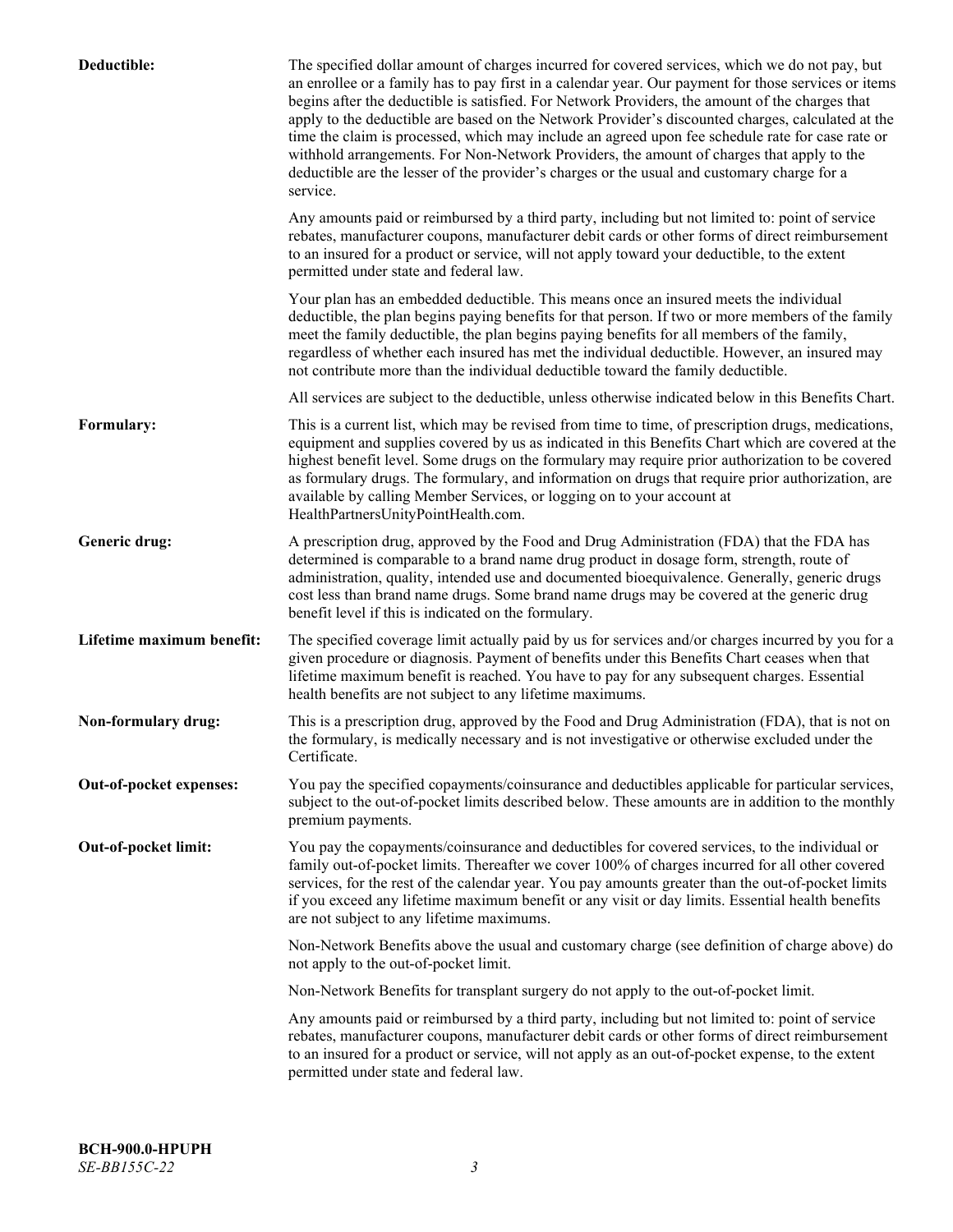You are responsible to keep track of the out-of-pocket expenses. Contact our Member Services department for assistance in determining the amount paid by the enrollee for specific eligible services received. Claims for reimbursement under the out-of-pocket limit provisions are subject to the same time limits and provisions described under the "Claims Provisions" section of the Certificate. **Specialty drug list:** This is a current list, which may be revised from time to time, of prescription drugs, medications, equipment and supplies, which are typically bio-pharmaceuticals. The purpose of a specialty drug list is to facilitate enhanced monitoring of complex therapies used to treat specific conditions. Specialty drugs are covered by us as indicated in this Benefits Chart. The specialty drug list is available by calling Member Services, or logging on to your account at [HealthPartnersUnityPointHealth.com.](https://www.healthpartnersunitypointhealth.com/)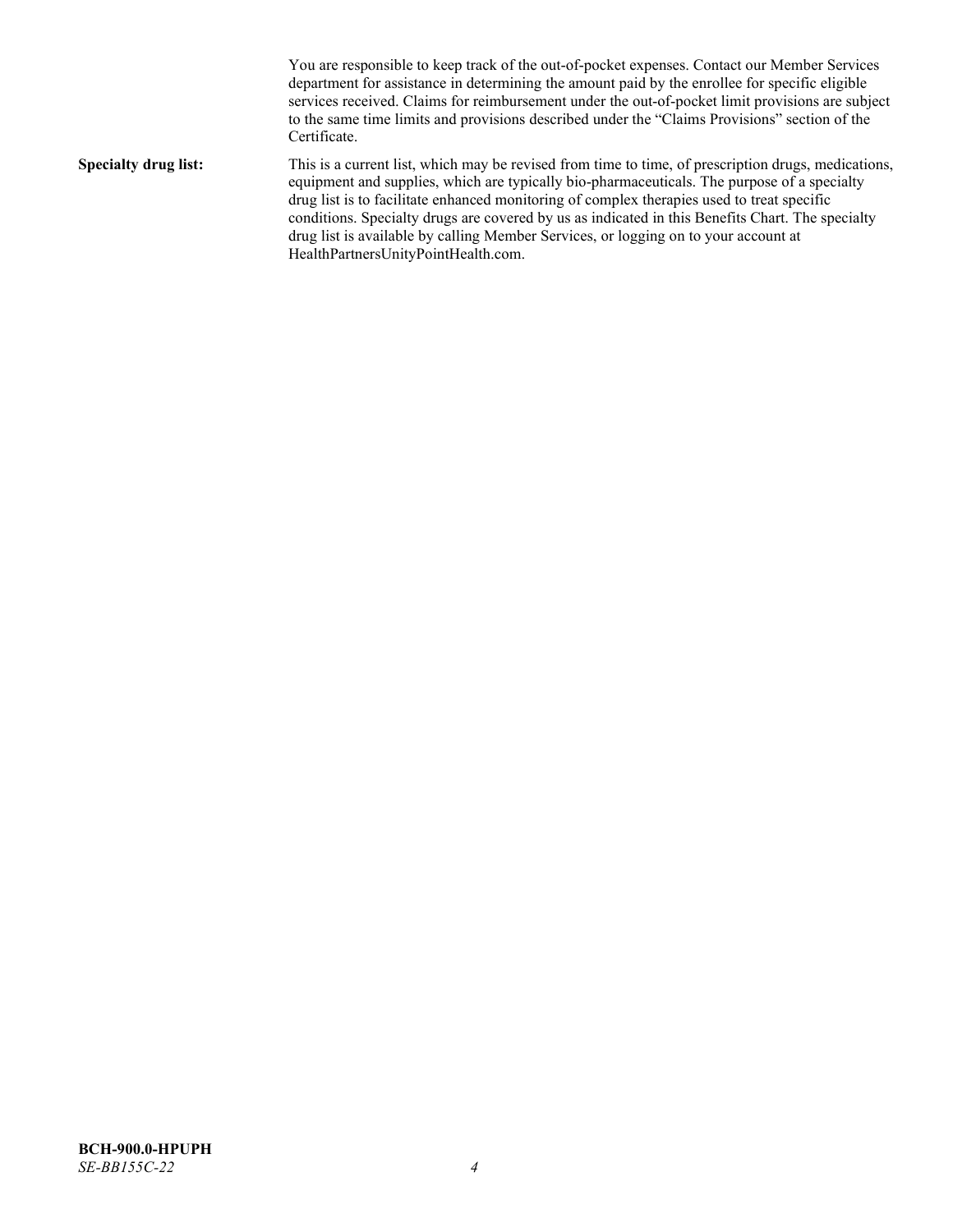# **DEDUCTIBLES, OUT-OF-POCKET LIMITS AND LIFETIME MAXIMUMS**

#### **Individual calendar year deductible**

| <b>Network Benefits</b> | <b>Non-Network Benefits</b> |
|-------------------------|-----------------------------|
| \$6,850                 | \$10,000                    |

#### **Family calendar year deductible**

| <b>Network Benefits</b> | <b>Non-Network Benefits</b> |
|-------------------------|-----------------------------|
| \$13,700                | \$20,000                    |

Separate deductibles must be satisfied under the Network Benefits and Non-Network Benefits.

Your plan has an embedded deductible. This means once an insured meets the individual deductible, the plan begins paying benefits for that person. If two or more members of the family meet the family deductible, the plan begins paying benefits for all members of the family, regardless of whether each insured has met the individual deductible. However, an insured may not contribute more than the individual deductible toward the family deductible.

Any amounts paid or reimbursed by a third party, including but not limited to: point of service rebates, manufacturer coupons, manufacturer debit cards or other forms of direct reimbursement to an insured for a product or service, will not apply toward your deductible, to the extent permitted under state and federal law.

#### **Individual calendar year out-of-pocket limit**

| <b>Network Benefits</b> | <b>Non-Network Benefits</b> |
|-------------------------|-----------------------------|
| \$7,000                 | \$30,000                    |

#### **Family calendar year out-of-pocket limit**

| <b>Network Benefits</b> | <b>Non-Network Benefits</b> |
|-------------------------|-----------------------------|
| \$14,000                | \$60,000                    |

Separate out-of-pocket limits must be satisfied under the Network Benefits and Non-Network Benefits.

Non-Network Benefits above the usual and customary charge will not apply toward the individual or family out-of-pocket limit.

Non-Network Benefits for transplant surgery do not apply to the out-of-pocket limit.

Any amounts paid or reimbursed by a third party, including but not limited to: point of service rebates, manufacturer coupons, manufacturer debit cards or other forms of direct reimbursement to an insured for a product or service, will not apply as an out-ofpocket expense, to the extent permitted under state and federal law.

#### **Lifetime maximum benefit for bariatric surgery**

| <b>Network Benefits</b> | <b>Non-Network Benefits</b> |
|-------------------------|-----------------------------|
| <sup>I</sup> Inlimited. | \$5,000                     |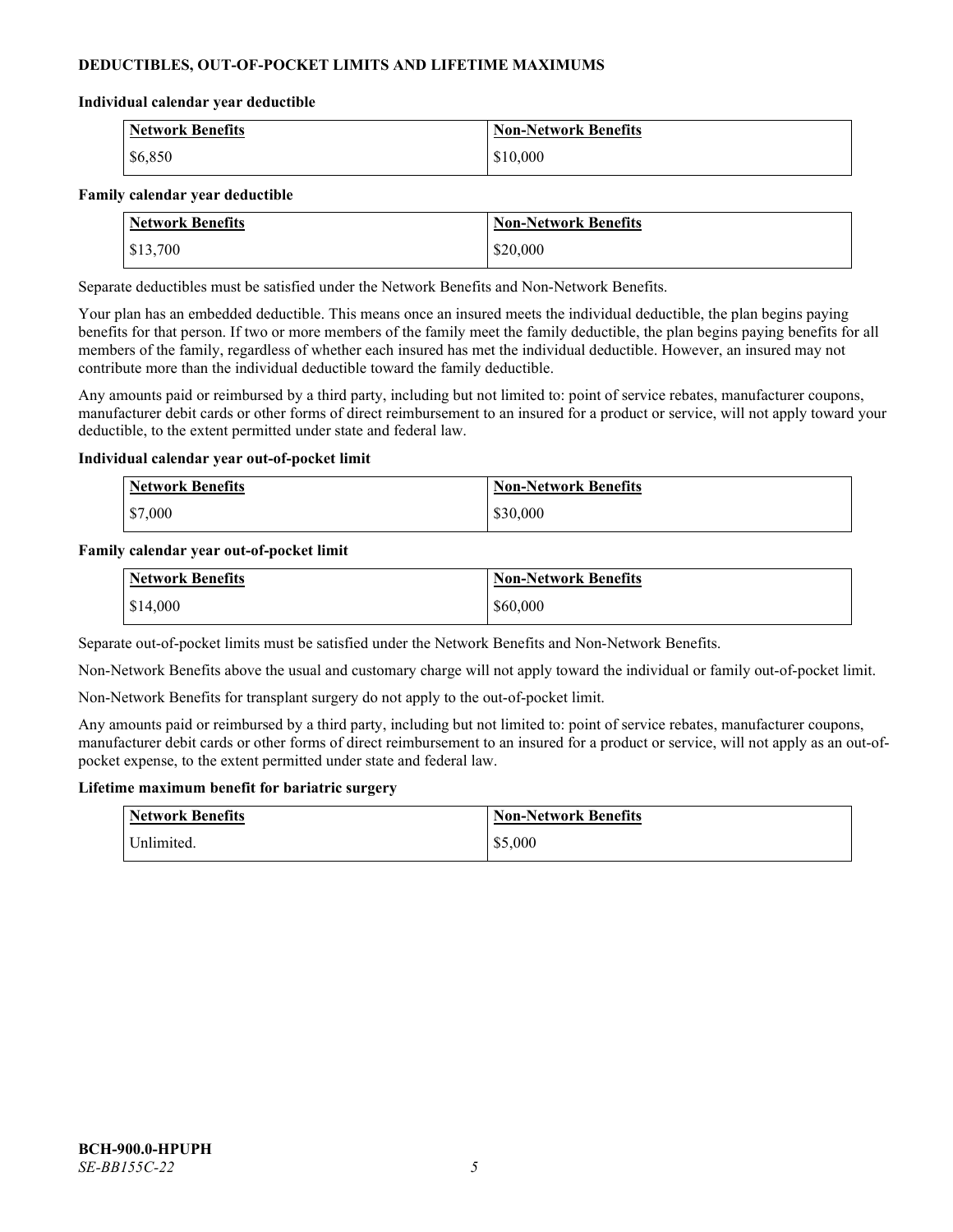# **AMBULANCE AND MEDICAL TRANSPORTATION**

#### **Covered Services:**

We cover ambulance and medical transportation for medical emergencies.

We also cover medically necessary, non-emergency ground and air medical transportation if it meets our coverage criteria.

Under the No Surprises Act, non-network air ambulance providers may not bill patients for more than their cost-sharing responsibility for the corresponding Network service.

Covered services and supplies are based on established medical policies, which are subject to periodic review and modification by the medical or dental directors. These medical policies (medical coverage criteria) and applicable prior authorization requirements are available by calling Member Services, or logging on to your account at [HealthPartnersUnityPointHealth.com.](https://www.healthpartnersunitypointhealth.com/)

| <b>Network Benefits</b>       | <b>Non-Network Benefits</b> |
|-------------------------------|-----------------------------|
| 100% of the charges incurred. | See Network Benefits.       |

#### **Not Covered:**

See "Services Not Covered" in the Group Certificate.

# **BEHAVIORAL HEALTH SERVICES**

#### **Covered Services:**

Covered services are based on established medical policies, which are subject to periodic review and modification by the medical directors. These medical policies (medical coverage criteria) are available by calling Member Services, or logging on to your account at [HealthPartnersUnityPointHealth.com.](https://www.healthpartnersunitypointhealth.com/)

#### **Mental health services**

We cover services for mental health diagnoses as described in the Diagnostic and Statistical Manual of Mental Disorders – Fifth Edition (DSM-5) (most recent edition).

**Outpatient services including intensive outpatient and day treatment services:** We cover medically necessary outpatient professional mental health services for evaluation, crisis intervention, and treatment of mental health disorders.

A comprehensive diagnostic assessment will be used as the basis for a determination by a mental health professional, concerning the appropriate treatment and the extent of services required.

Outpatient services we cover for a diagnosed mental health condition include the following:

- Individual, group, family, and multi-family therapy;
- Medication management provided by a physician, certified nurse practitioner, or physician's assistant;
- Psychological testing services for the purposes of determining the differential diagnoses and treatment planning for patients currently receiving behavioral health services;
- Day treatment and intensive outpatient services in a licensed program;
- Partial hospitalization services in a licensed hospital or community mental health center;
- Psychotherapy and nursing services provided in the home if authorized by us; and
- Treatment for gender dysphoria.

| <b>Network Benefits</b>       | <b>Non-Network Benefits</b>  |
|-------------------------------|------------------------------|
| 100% of the charges incurred. | 50% of the charges incurred. |

#### **Group therapy**

| <b>Network Benefits</b>       | <b>Non-Network Benefits</b>  |
|-------------------------------|------------------------------|
| 100% of the charges incurred. | 50% of the charges incurred. |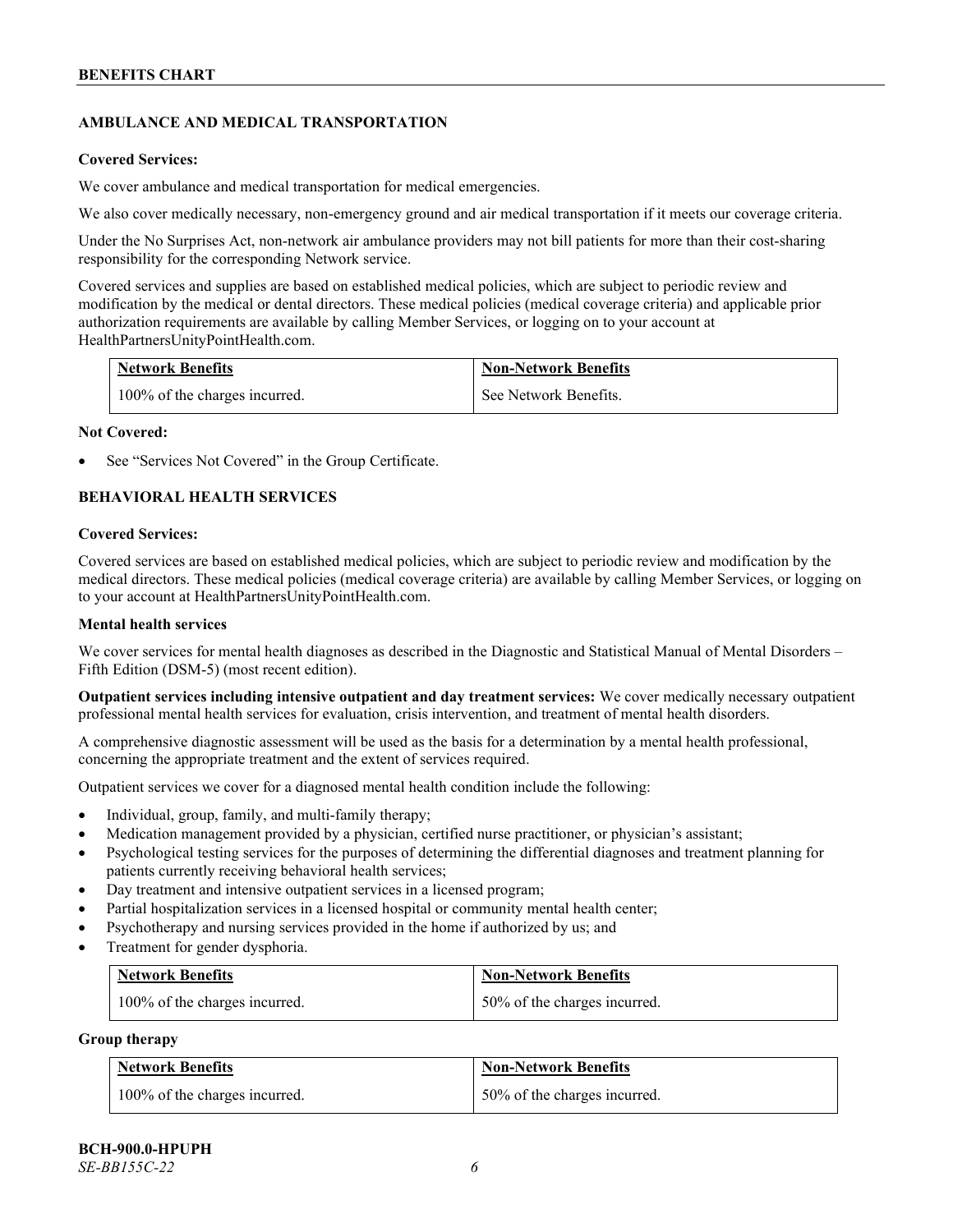**Inpatient services, including mental health residential treatment services:** We cover the following:

- Medically necessary inpatient services in a hospital and professional services for treatment of mental health disorders. Medical stabilization is covered under inpatient hospital services in the "Hospital and Skilled Nursing Facility Services" section; and
- Medically necessary mental health residential treatment services. This care must be authorized by us and provided by a hospital or residential behavioral health treatment facility licensed by the local state or Department of Health and Human Services. Services not covered under this benefit include halfway houses, group homes, extended care facilities, shelter services, correctional services, detention services, transitional services, group residential services, foster care services and wilderness programs.

| <b>Network Benefits</b>       | <b>Non-Network Benefits</b>  |
|-------------------------------|------------------------------|
| 100% of the charges incurred. | 50% of the charges incurred. |

#### **Substance use disorder (SUD) services**

We cover medically necessary services for assessments by a licensed alcohol and drug counselor and treatment of substance use disorders as defined in the latest edition of the DSM-5.

**Outpatient services, including intensive outpatient and day treatment services:** We cover medically necessary outpatient professional services for the diagnosis and treatment of substance use disorder. Substance use disorder treatment services must be provided by a program licensed by the local Department of Health and Human Services.

Outpatient services we cover for a diagnosed substance use disorder include the following:

- Individual, group, family, and multi-family therapy provided in an office setting;
- Opiate replacement therapy including methadone and buprenorphine treatment; and
- Day treatment and intensive outpatient services in a licensed program.

| <b>Network Benefits</b>       | <b>Non-Network Benefits</b>  |
|-------------------------------|------------------------------|
| 100% of the charges incurred. | 50% of the charges incurred. |

**Inpatient services:** We cover the following:

- Medically necessary inpatient services in a hospital or primary residential treatment in a licensed substance use disorder treatment center. Primary residential treatment is an intensive residential treatment program of limited duration, typically 30 days or less.
- Services provided in a hospital that is licensed by the local state and accredited by Medicare; and
- Detoxification services in a hospital or community detoxification facility if it is licensed by the local Department of Health and Human Services.

| <b>Network Benefits</b>       | <b>Non-Network Benefits</b>  |
|-------------------------------|------------------------------|
| 100% of the charges incurred. | 50% of the charges incurred. |

**Not Covered:**

See "Services Not Covered" in the Group Certificate.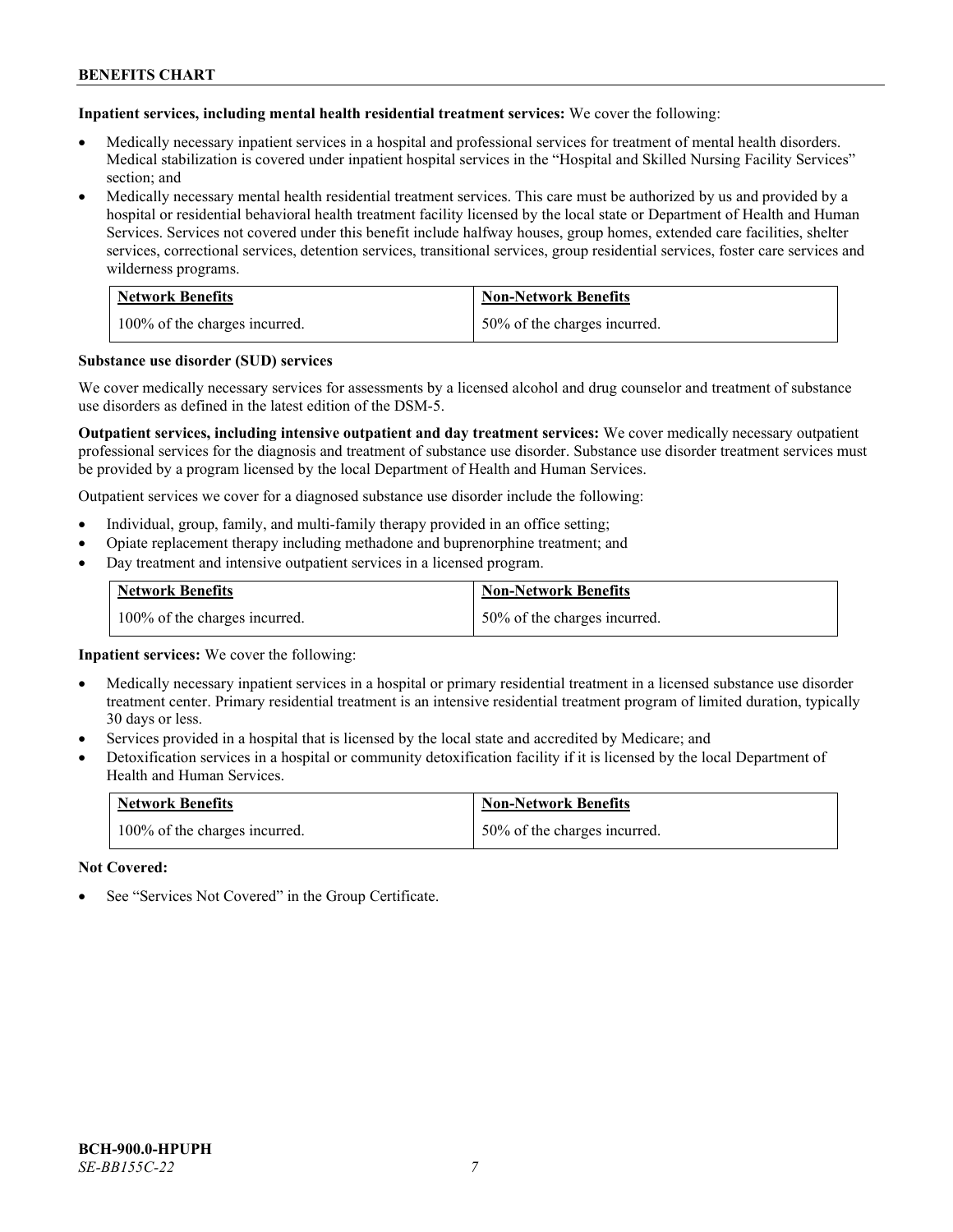# **CHIROPRACTIC SERVICES**

#### **Covered Services:**

We cover chiropractic services for rehabilitative care. Chiropractic services are adjustments to any abnormal articulations of the human body, especially those of the spinal column, for the purpose of giving freedom of action to impinged nerves that may cause pain or deranged function.

Massage therapy which is performed in conjunction with other treatment/modalities by a chiropractor, is part of a prescribed treatment plan and is not billed separately is covered.

| <b>Network Benefits</b>       | <b>Non-Network Benefits</b>  |
|-------------------------------|------------------------------|
| 100% of the charges incurred. | 50% of the charges incurred. |

**Not Covered:**

- Massage therapy for the purpose of comfort or convenience of the insured.
- See "Services Not Covered" in the Group Certificate.

# **CLINICAL TRIALS**

#### **Covered Services:**

We cover certain routine services if you participate in a Phase I, Phase II, Phase III or Phase IV clinical trial that is conducted in relation to the prevention, detection, or treatment of cancer or other life-threatening disease or condition as defined in the Affordable Care Act. We cover routine patient costs for services that would be eligible under this Benefits Chart if the service were provided outside of a clinical trial.

| <b>Network Benefits</b>                              | <b>Non-Network Benefits</b>                          |
|------------------------------------------------------|------------------------------------------------------|
| Coverage level is same as corresponding Network      | Coverage level is same as corresponding Non-Network  |
| Benefits, depending on type of service provided such | Benefits, depending on type of service provided such |
| as Office Visits for Illness or Injury, Inpatient or | as Office Visits for Illness or Injury, Inpatient or |
| <b>Outpatient Hospital Services.</b>                 | <b>Outpatient Hospital Services.</b>                 |

# **Not Covered:**

- The investigative item, device or service itself.
- Items or services that are provided solely to satisfy data collection and analysis needs and that are not used in the direct clinical management of the patient.
- A service that is clearly inconsistent with widely accepted and established standards of care for a particular diagnosis.
- See "Services Not Covered" in the Group Certificate.

# **DENTAL SERVICES**

#### **Covered Services:**

We cover services as described below.

**Accidental dental services:** We cover dentally necessary services to treat and restore damage done to sound, natural, unrestored teeth as a result of an accidental injury. Coverage is for damage caused by external trauma to face and mouth only, not for cracked or broken teeth which result from biting or chewing. We cover restorations, root canals, crowns and replacement of teeth lost that are directly related to the accident in which the insured was involved. We cover initial exams, xrays, and palliative treatment including extractions, and other oral surgical procedures directly related to the accident. Subsequent treatment must be initiated within the specified timeframe and must be directly related to the accident. We do not cover restoration and replacement of teeth that are not "sound and natural" at the time of the accident.

Full mouth rehabilitation to correct occlusion (bite) and malocclusion (misaligned teeth not due to the accident) are not covered.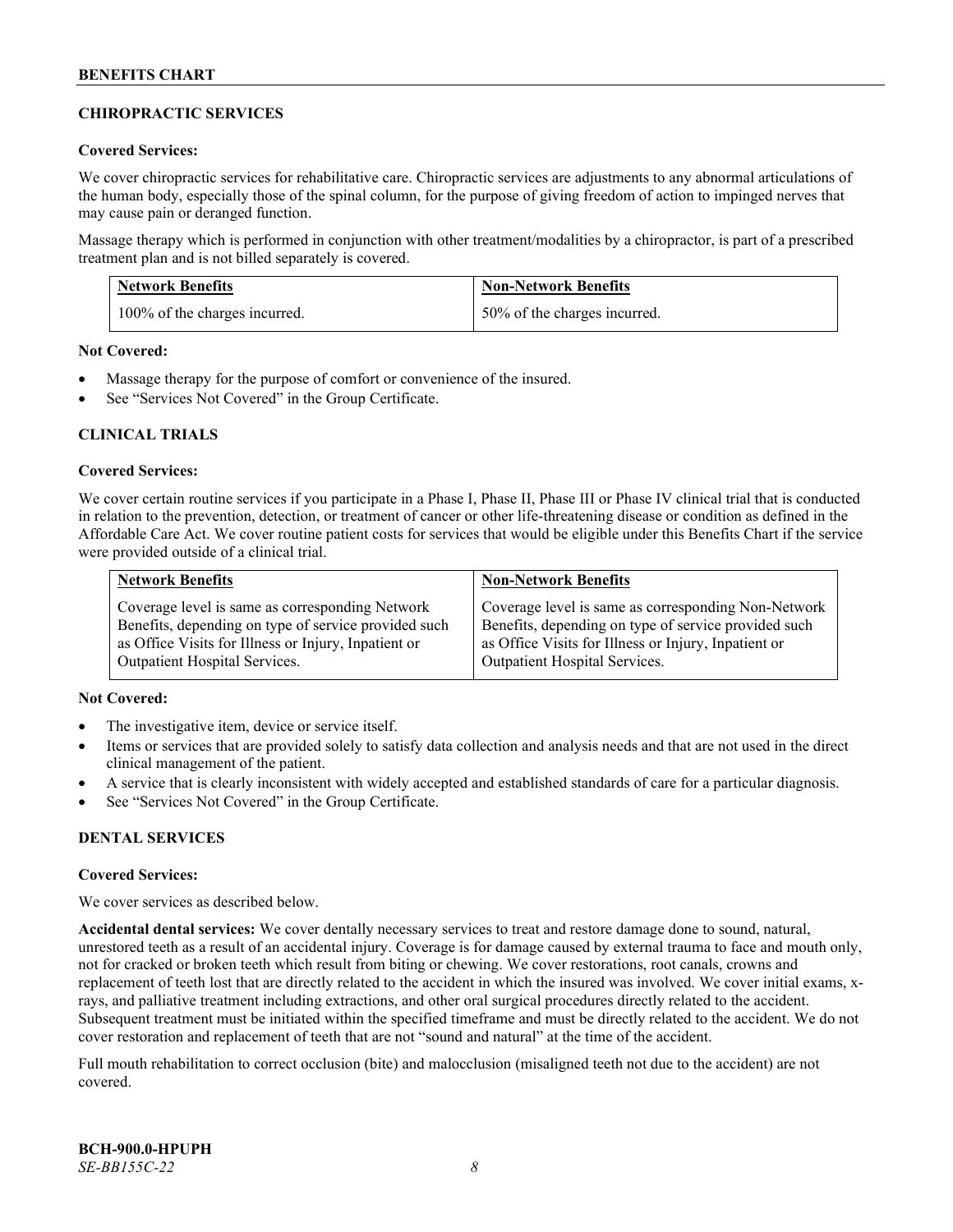When an implant-supported dental prosthetic treatment is pursued, the accidental dental benefit will be applied to the prosthetic procedure. Benefits are limited to the amount that would be paid toward the placement of a removable dental prosthetic appliance that could be used in the absence of implant treatment. Care must be provided or pre-authorized by a network dentist.

| <b>Network Benefits</b>       | <b>Non-Network Benefits</b>  |
|-------------------------------|------------------------------|
| 100% of the charges incurred. | 50% of the charges incurred. |

For all accidental dental services, treatment and/or restoration must be initiated within six months of the date of the injury. Coverage is limited to the initial course of treatment and/or initial restoration. Services must be provided within 24 months of the date of injury to be covered.

# **Medical referral dental services**

**Medically necessary outpatient dental services:** We cover medically necessary outpatient dental services. Coverage is limited to dental services required for treatment of an underlying medical condition, e.g., removal of teeth to complete radiation treatment for cancer of the jaw, cysts and lesions.

| <b>Network Benefits</b>       | <b>Non-Network Benefits</b>  |
|-------------------------------|------------------------------|
| 100% of the charges incurred. | 50% of the charges incurred. |

**Medically necessary hospitalization and anesthesia for dental care:** We cover medically necessary hospitalization and anesthesia for dental care. This is limited to charges incurred by an insured who: (1) is a child under age five; (2) is severely disabled; (3) has a medical condition, and requires hospitalization or general anesthesia for dental care treatment; or (4) is a child between age five and 12 and care in dental offices has been attempted unsuccessfully and usual methods of behavior modification have not been successful, or when extensive amounts of restorative care, exceeding four appointments, are required. The requirement of a hospital setting must be due to an insured's underlying medical condition. Coverage is limited to facility and anesthesia charges. Anesthesia is covered in a hospital or a dental office. Oral surgeon/dentist professional fees are not covered. The following are examples, though not all-inclusive, of medical conditions which may require hospitalization for dental services: severe asthma, severe airway obstruction or hemophilia. Hospitalization required due to the behavior of the insured or due to the extent of the dental procedure is not covered.

| <b>Network Benefits</b>       | <b>Non-Network Benefits</b>  |
|-------------------------------|------------------------------|
| 100% of the charges incurred. | 50% of the charges incurred. |

**Medical complications of dental care:** We cover medical complications of dental care. Treatment must be medically necessary care and related to medical complications of non-covered dental care, including complications of the head, neck, or substructures.

| <b>Network Benefits</b>       | <b>Non-Network Benefits</b>  |
|-------------------------------|------------------------------|
| 100% of the charges incurred. | 50% of the charges incurred. |

**Oral surgery:** We cover oral surgery. Coverage is limited to treatment of medical conditions requiring oral surgery, such as treatment of oral neoplasm, non-dental cysts, fracture of the jaws, trauma of the mouth and jaws, and any other oral surgery procedures provided as medically necessary dental services.

| <b>Network Benefits</b>       | <b>Non-Network Benefits</b>  |
|-------------------------------|------------------------------|
| 100% of the charges incurred. | 50% of the charges incurred. |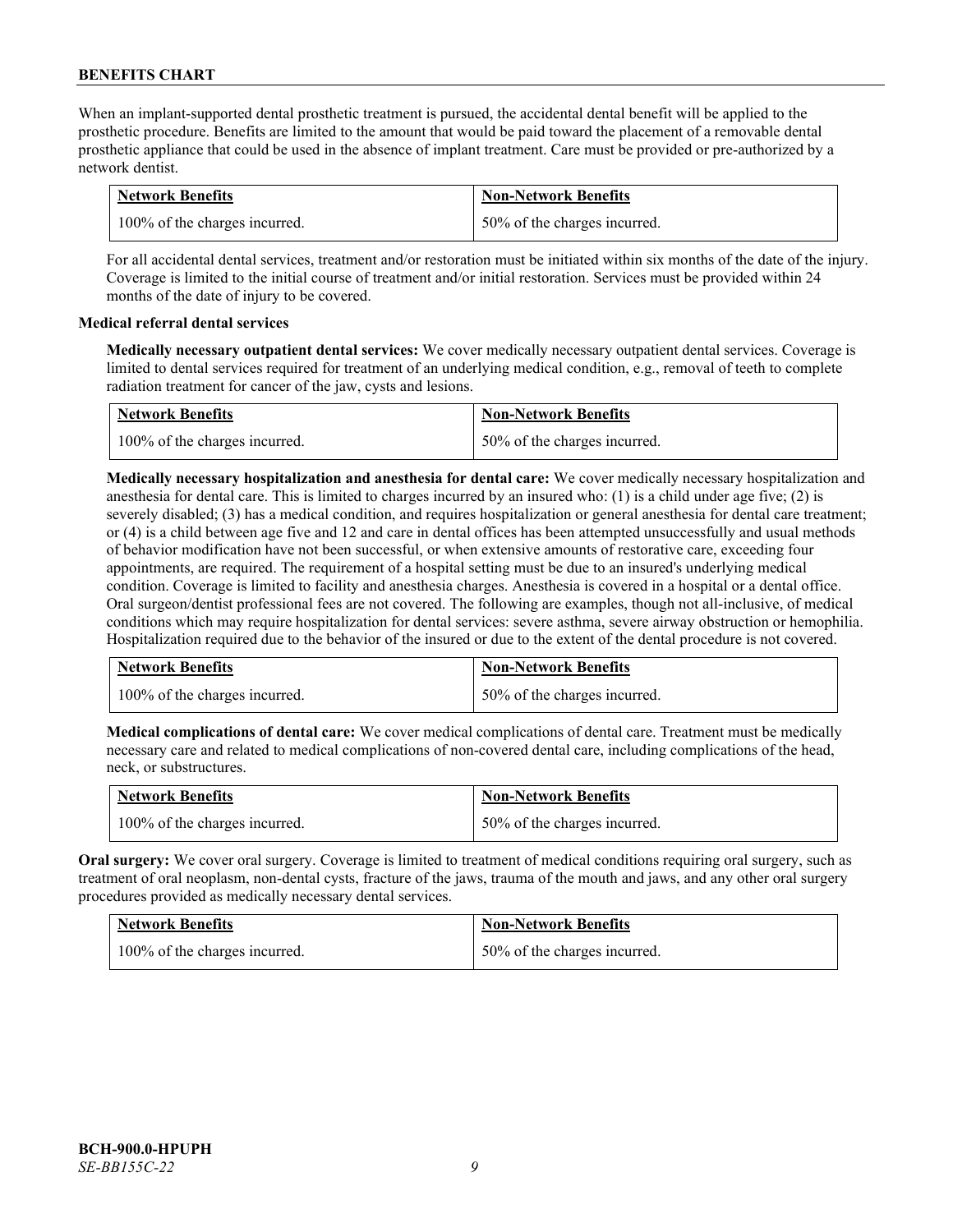**Treatment of cleft lip and cleft palate of a dependent child:** We cover treatment of cleft lip and cleft palate of a dependent child to age 26, including orthodontic treatment and oral surgery directly related to the cleft. Benefits are limited to inpatient or outpatient expenses arising from medical and dental treatment that was scheduled or initiated prior to the dependent turning age 19. Dental services which are not required for the treatment of cleft lip or cleft palate are not covered. If a dependent child covered under the Certificate is also covered under a dental plan which includes orthodontic services, that dental plan shall be considered primary for the necessary orthodontic services. Oral appliances are subject to the same copayment, conditions and limitations as durable medical equipment.

| <b>Network Benefits</b>       | <b>Non-Network Benefits</b>  |
|-------------------------------|------------------------------|
| 100% of the charges incurred. | 50% of the charges incurred. |

**Treatment of temporomandibular disorder (TMD) and craniomandibular disorder (CMD):** We cover surgical and nonsurgical treatment of temporomandibular disorder (TMD) and craniomandibular disorder (CMD), which is medically necessary care. Dental services which are not required to directly treat TMD or CMD are not covered.

| <b>Network Benefits</b>       | <b>Non-Network Benefits</b>  |
|-------------------------------|------------------------------|
| 100% of the charges incurred. | 50% of the charges incurred. |

#### **Not Covered:**

- Dental treatment, procedures or services not listed in this Benefits Chart.
- Accident related dental services if treatment is (1) provided to teeth which are not sound and natural, (2) to teeth which have been restored, (3) initiated beyond six months from the date of the injury, (4) received beyond the initial treatment or restoration or (5) received beyond 24 months from the date of injury.
- Oral surgery to remove wisdom teeth, except as stated in the pediatric dental amendment.
- Orthognathic treatment or procedures and all related services.
- See "Services Not Covered" in the Group Certificate.

#### **DIABETES AND HYPERTENSION DISEASE MANAGEMENT PROGRAM**

#### **Covered Services:**

If you meet criteria for coverage, you may qualify for the diabetes and/or hypertension disease management program.

The program covers group health coaching which focuses on weight loss, exercise, behavior modification and health education through Omada Health.

| <b>Network Benefits</b>                                     | <b>Non-Network Benefits</b> |
|-------------------------------------------------------------|-----------------------------|
| 100% of the charges incurred.<br>Deductible does not apply. | Not applicable.             |

#### **Not Covered:**

See "Services Not Covered" in the Group Certificate.

# **DIABETIC EQUIPMENT AND SUPPLIES**

#### **Covered Services:**

We cover physician prescribed medically appropriate and necessary drugs and supplies used in the management and treatment of diabetes for insureds with gestational, Type I or Type II diabetes including durable diabetic equipment and disposable supplies, as described below.

Certain items are only covered if your condition meets our coverage criteria and obtained through an authorized vendor. For more information on what we cover and any prior authorization requirements, call Member Services or log on to your account at [HealthPartnersUnityPointHealth.com.](https://www.healthpartnersunitypointhealth.com/)

Insulin and medications for diabetes are covered as outpatient drugs under the "Prescription Drug Services" section.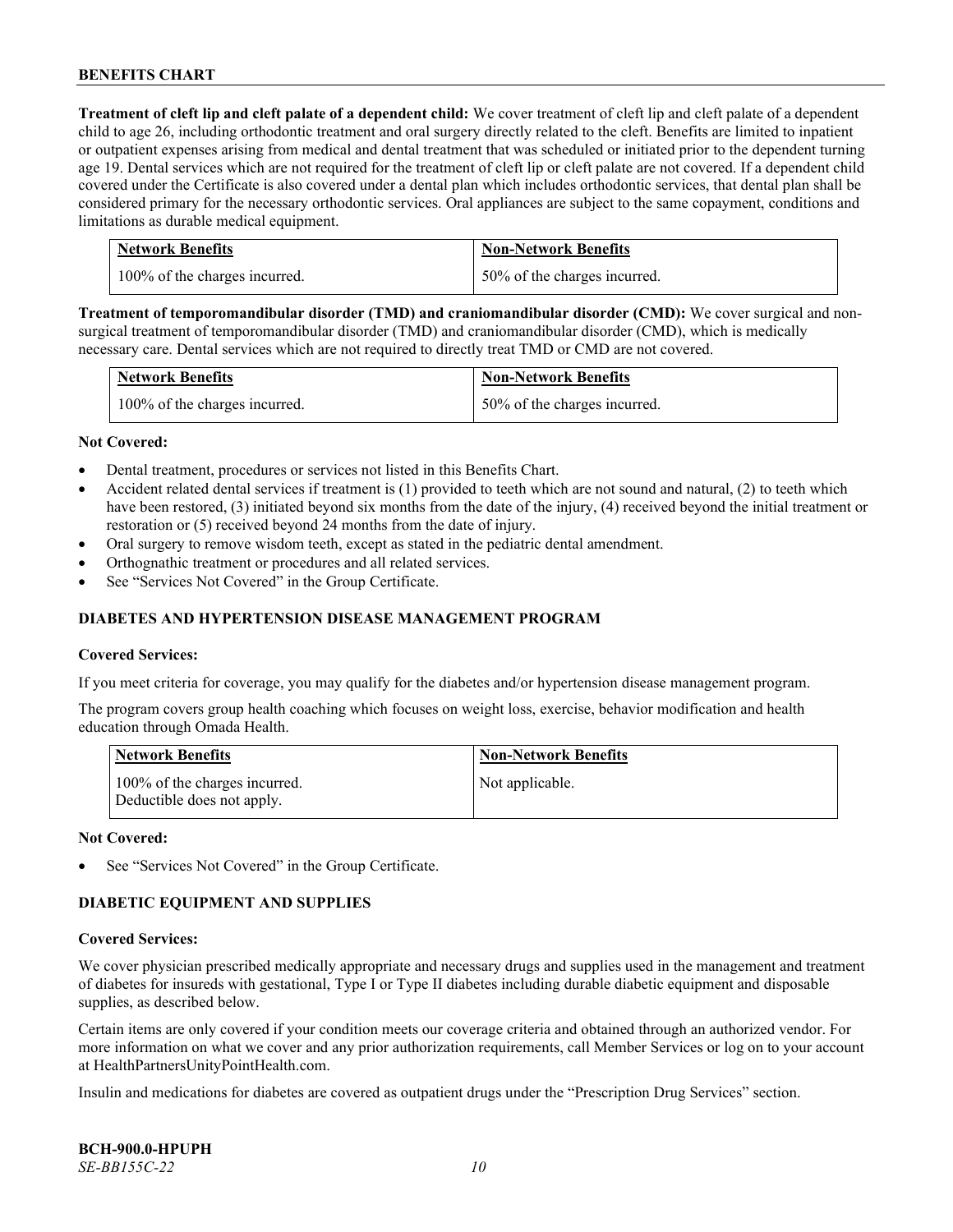**Pumps and pump supplies.** These include diabetic insulin pumps, diabetic infusion pumps and infusion pump supplies such as infusion sets, tubing, connectors and syringe reservoirs.

| <b>Network Benefits</b>                                                                                               | <b>Non-Network Benefits</b>  |
|-----------------------------------------------------------------------------------------------------------------------|------------------------------|
| Pumps received at a pharmacy:<br>100% of the charges incurred.                                                        | 50% of the charges incurred. |
| Pumps received from a non-pharmacy provider:<br>100% of the charges incurred if purchased from an<br>approved vendor. |                              |

#### **All other diabetic durable equipment and supplies**

**Durable diabetic equipment and supplies**. These include continuous glucose monitoring system (CGMS), transmitter, sensors and receivers, diabetic blood glucose monitors and control/calibrating solutions (for checking accuracy or testing equipment and test strips).

**Disposable diabetic supplies.** These are one-time use supplies, including syringes, lancets, lancet devices, blood and urine ketone test strips, and needles.

Certain diabetic supplies and equipment must be purchased at a pharmacy.

| <b>Network Benefits</b>                                                                                               | <b>Non-Network Benefits</b>  |
|-----------------------------------------------------------------------------------------------------------------------|------------------------------|
| If received through a pharmacy:<br>100% of the charges incurred.                                                      | 50% of the charges incurred. |
| If received through a non-pharmacy provider:<br>100% of the charges incurred if purchased from an<br>approved vendor. |                              |

#### **Limitations:**

- No more than a 93-day supply of diabetic supplies is covered and dispensed at a time.
- We require that certain diabetic supplies and equipment be purchased at a pharmacy.
- Diabetic supplies and equipment are limited to certain models and brands.
- Durable medical equipment and supplies must be obtained from or repaired by approved vendors.
- Covered services and supplies are based on established medical policies which are subject to periodic review and modification by the medical directors. Our coverage policy for diabetic supplies includes information on our required models and brands. These medical policies (medical coverage criteria) are available by calling Member Services, or logging on to your account at [HealthPartnersUnityPointHealth.com.](https://www.healthpartnersunitypointhealth.com/)

#### **Not Covered:**

- Replacement or repair of any covered items, if the items are (i) damaged or destroyed by misuse, abuse or carelessness, (ii) lost; or (iii) stolen.
- Duplicate or similar items.
- Labor and related charges for repair of any covered items which are more than the cost of replacement by an approved vendor.
- Batteries for monitors and equipment.
- Sales tax, mailing, delivery charges, service call charges.
- See "Services Not Covered" in the Group Certificate.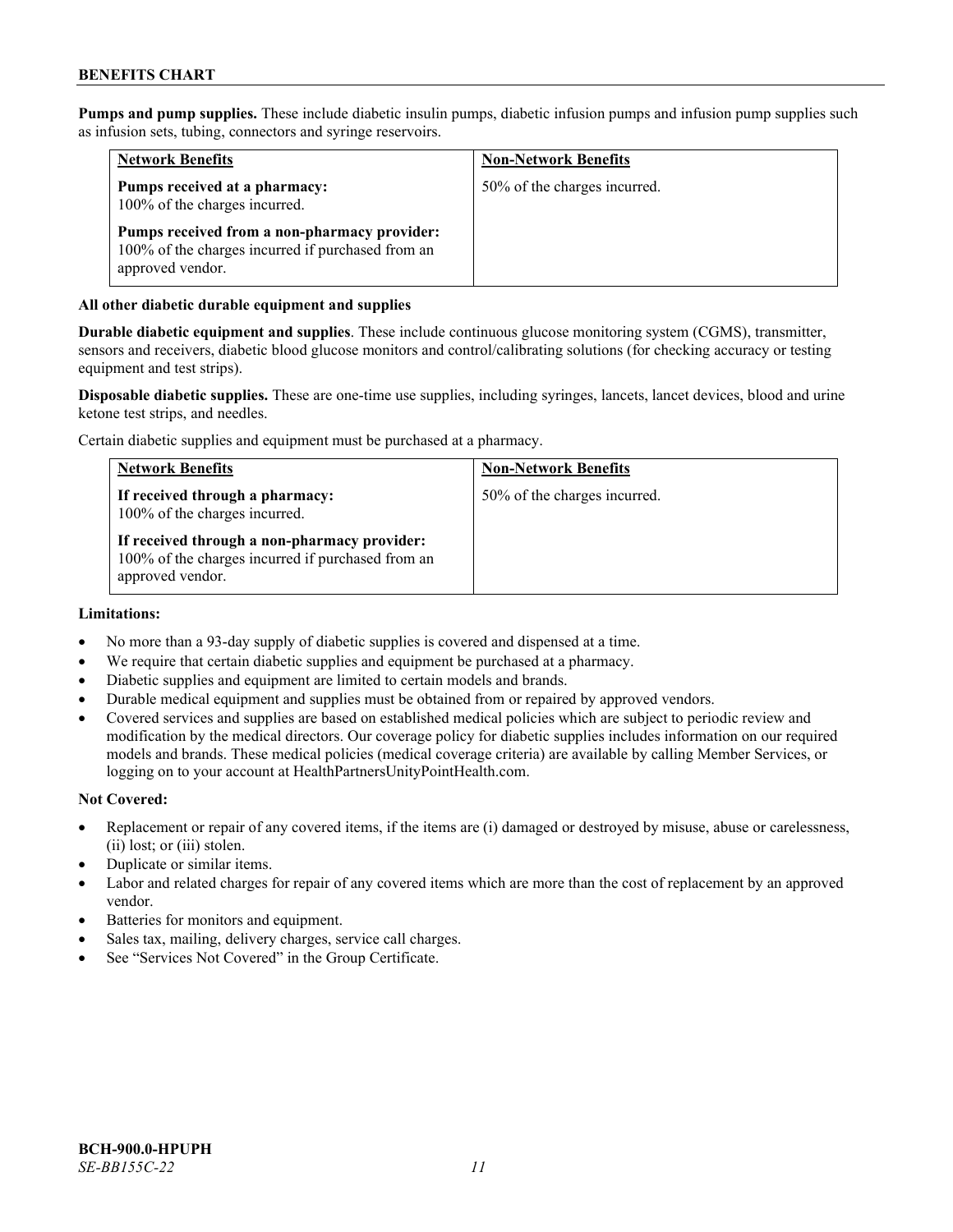#### **DIAGNOSTIC IMAGING SERVICES**

#### **Covered Services:**

We cover diagnostic imaging, when ordered by a provider and provided in a clinic or outpatient hospital facility.

To see the benefit level for inpatient hospital or skilled nursing facility services, see benefits under "Inpatient Hospital and Skilled Nursing Facility Services."

#### **Outpatient magnetic resonance imaging (MRI) and computed tomography (CT)**

| <b>Network Benefits</b>       | <b>Non-Network Benefits</b>  |
|-------------------------------|------------------------------|
| 100% of the charges incurred. | 50% of the charges incurred. |

#### **All other outpatient diagnostic imaging services**

#### **Services for illness or injury**

| <b>Network Benefits</b>       | <b>Non-Network Benefits</b>  |
|-------------------------------|------------------------------|
| 100% of the charges incurred. | 50% of the charges incurred. |

# **Preventive services (MRI/CT procedures are not considered preventive)**

Diagnostic imaging services associated with preventive services are covered at the benefit level shown in the "Preventive Services" section of this Benefits Chart.

#### **Not Covered:**

See "Services Not Covered" in the Group Certificate.

# **DURABLE MEDICAL EQUIPMENT, PROSTHETICS, ORTHOTICS AND SUPPLIES**

#### **Covered Services:**

We cover equipment and services, as described below.

We cover durable medical equipment and services, prosthetics, orthotics, and supplies, subject to the limitations below, including certain disposable supplies and enteral feedings.

We cover special dietary treatment for phenylketonuria (PKU) and oral amino acid based elemental formula if it meets our medical coverage criteria.

Diabetic equipment and supplies are covered under the "Diabetic Equipment and Supplies" section of this Benefits Chart.

# **Special dietary treatment for Phenylketonuria (PKU) if it meets our medical coverage criteria**

| <b>Network Benefits</b>       | <b>Non-Network Benefits</b>  |
|-------------------------------|------------------------------|
| 100% of the charges incurred. | 50% of the charges incurred. |

#### **Oral amino acid based elemental formula if it meets our medical coverage criteria**

| <b>Network Benefits</b>       | <b>Non-Network Benefits</b>  |
|-------------------------------|------------------------------|
| 100% of the charges incurred. | 50% of the charges incurred. |

#### **Prosthetic limb devices to replace in whole or in part, an arm or leg**

| <b>Network Benefits</b>       | <b>Non-Network Benefits</b>  |
|-------------------------------|------------------------------|
| 100% of the charges incurred. | 50% of the charges incurred. |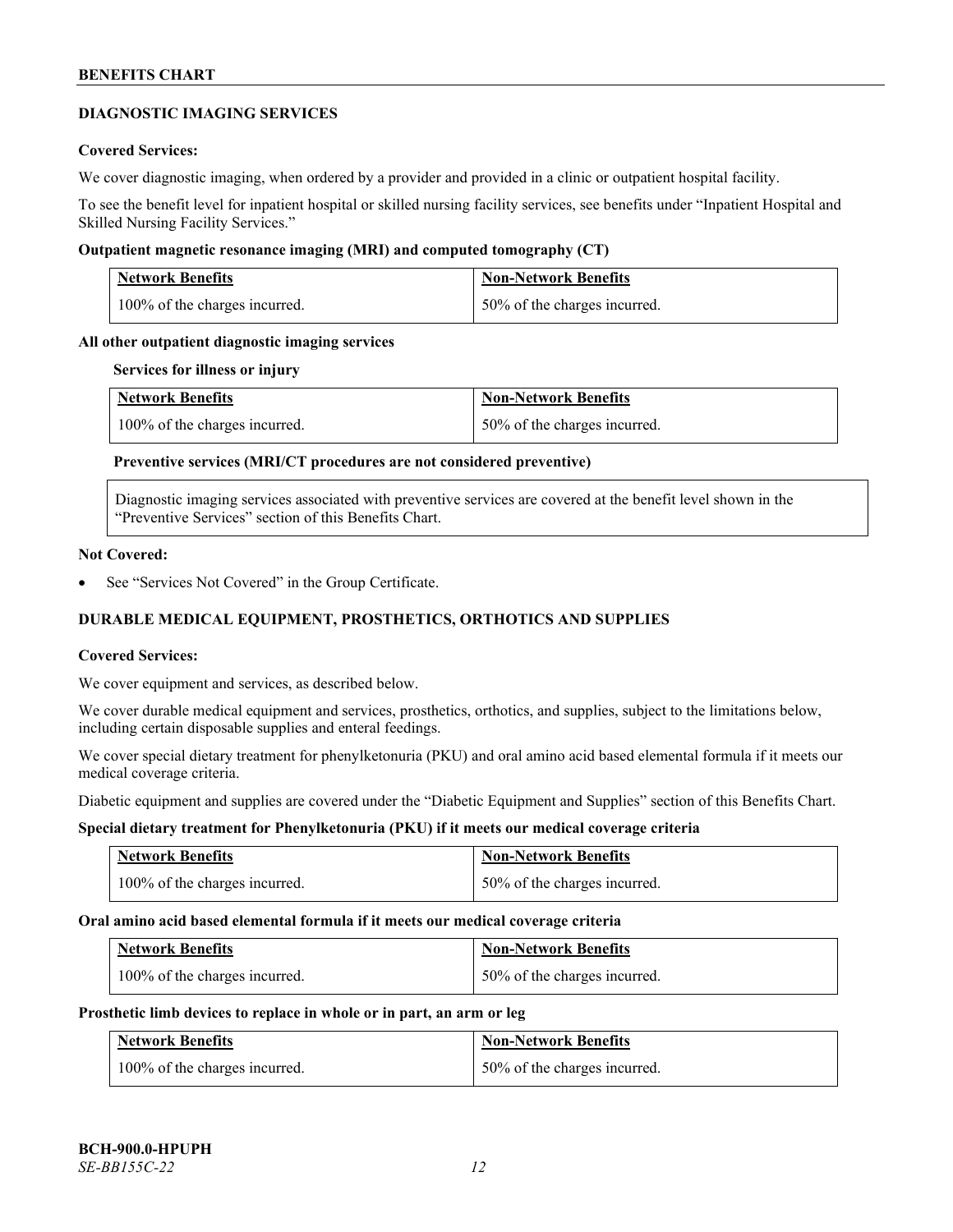# **All other durable medical equipment, prosthetics, orthotics and supplies**

| <b>Network Benefits</b>       | <b>Non-Network Benefits</b>  |
|-------------------------------|------------------------------|
| 100% of the charges incurred. | 50% of the charges incurred. |

# **Limitations:**

Coverage of durable medical equipment is limited by the following:

- Payment will not exceed the cost of an alternate piece of equipment or service that is effective and medically necessary.
- For prosthetic benefits, other than oral appliances for cleft lip and cleft palate, payment will not exceed the cost of an alternate piece of equipment or service that is effective, medically necessary and enables insureds to conduct standard activities of daily living.
- We reserve the right to determine if an item will be approved for rental vs. purchase.
- Durable medical equipment and supplies must be obtained from or repaired by approved vendors.
- Covered services and supplies are based on established medical policies which are subject to periodic review and modification by the medical or dental directors. Our coverage policy for diabetic supplies includes information on our required models and brands. These medical policies (medical coverage criteria) are available by calling Member Services, or logging on to your account at [HealthPartnersUnityPointHealth.com.](https://www.healthpartnersunitypointhealth.com/)

# **Not Covered:**

Items which are not eligible for coverage include, but are not limited to:

- Replacement or repair of any covered items, if the items are (i) damaged or destroyed by misuse, abuse or carelessness, (ii) lost; or (iii) stolen.
- Duplicate or similar items.
- Labor and related charges for repair of any covered items which are more than the cost of replacement by an approved vendor.
- Sales tax, mailing, delivery charges, service call charges.
- Items which are primarily educational in nature or for hygiene, vocation, comfort, convenience or recreation.
- Communication aids or devices: equipment to create, replace or augment communication abilities including, but not limited to, speech processors, receivers, communication boards, or computer or electronic assisted communication.
- Hearing aids (implantable and external, including osseointegrated or bone anchored) and their fitting. This exclusion does not apply to cochlear implants.
- Eyeglasses, contact lenses and their fitting, measurement and adjustment, except as specifically described in this Benefits Chart.
- Hair prostheses (wigs).
- Household equipment which primarily has customary uses other than medical, such as, but not limited to, exercise cycles, air purifiers, central or unit air conditioners, water purifiers, non-allergenic pillows, mattresses or waterbeds.
- Household fixtures including, but not limited to, escalators or elevators, ramps, swimming pools and saunas.
- Modifications to the structure of the home including, but not limited to, wiring, plumbing or charges for installation of equipment.
- Vehicle, car or van modifications including, but not limited to, hand brakes, hydraulic lifts and car carrier.
- Rental equipment while owned equipment is being repaired by non-contracted vendors, beyond one month rental of medically necessary equipment.
- Other equipment and supplies, including but not limited to assistive devices, that we determine are not eligible for coverage.
- See "Services Not Covered" in the Group Certificate.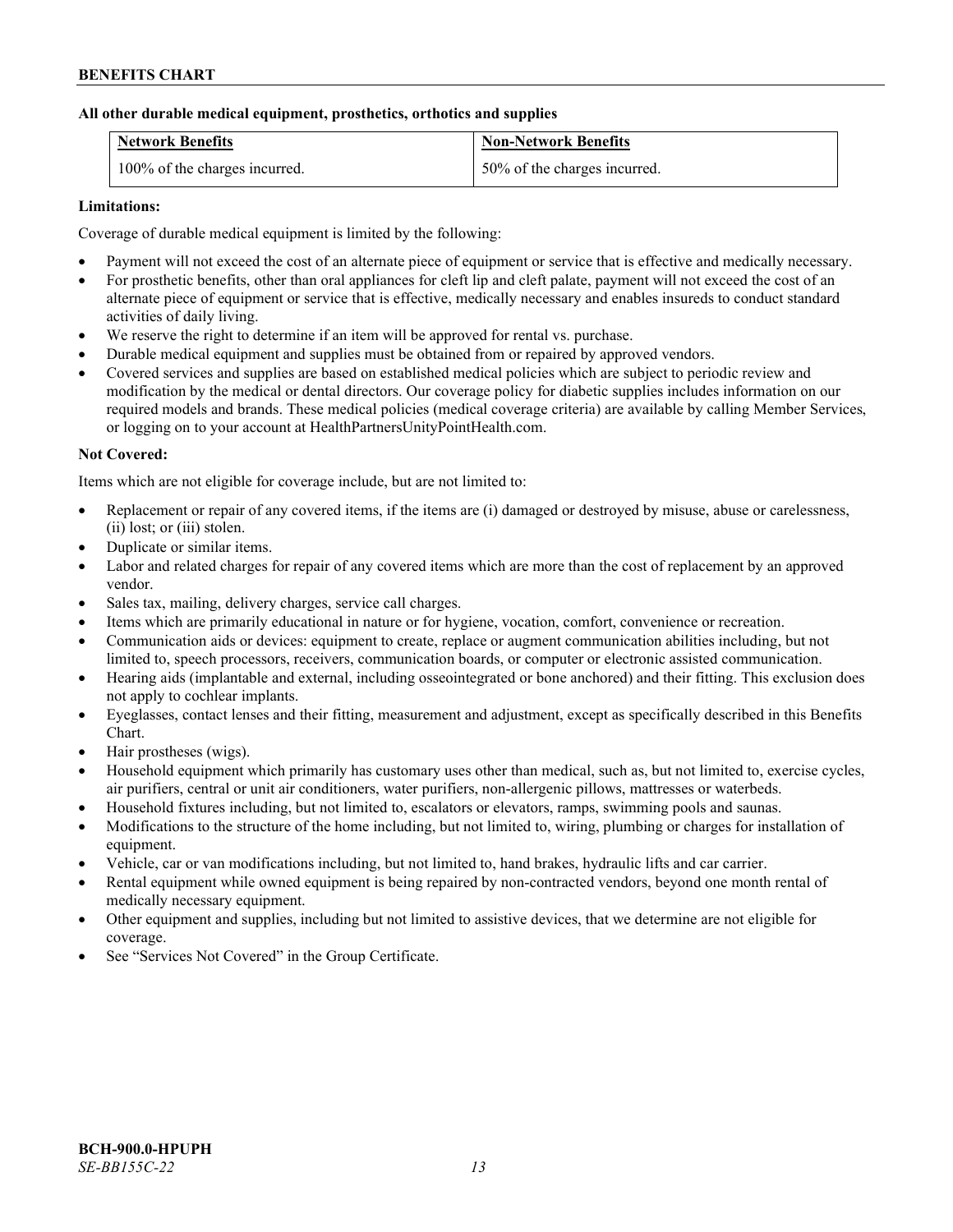#### **EMERGENCY AND URGENTLY NEEDED CARE SERVICES**

#### **Covered Services:**

We cover services for emergency care and urgently needed care if the services are otherwise eligible for coverage under this Benefits Chart.

**Urgently needed care.** These are services to treat an unforeseen illness or injury, which are required in order to prevent a serious deterioration in your health, and which cannot be delayed until the next available clinic or office hours.

#### **Urgently needed care at clinics**

| <b>Network Benefits</b>       | <b>Non-Network Benefits</b> |
|-------------------------------|-----------------------------|
| 100% of the charges incurred. | See Network Benefits.       |

**Emergency care.** These are services to treat: (1) the sudden, unexpected onset of illness or injury which, if left untreated or unattended until the next available clinic or office hours, would result in hospitalization, or (2) a condition requiring professional health services immediately necessary to preserve life or stabilize health, or with respect to a pregnant woman having contractions, that there is inadequate time to safely transfer the woman to another hospital for delivery or that a transfer may pose a threat to the health or safety of the woman or unborn child. Emergency care includes emergency services as defined in Division BB, Title I, Section 102 of the Consolidated Appropriations Act of 2021. Emergency care also includes an immediate response service available on a 24-hour, seven-day-a-week basis for each child, or person, having a psychiatric crisis, a mental health crisis, or a mental health emergency.

When reviewing claims for coverage of emergency services, our medical director will take into consideration a reasonable layperson's belief that the circumstances required immediate medical care that could not wait until the next working day or next available clinic appointment.

Under the No Surprises Act, Non-Network emergency care providers may not bill patients for more than their cost-sharing responsibility for the corresponding Network service

#### **Emergency care in a hospital emergency room, including professional services of a physician**

| <b>Network Benefits</b>       | <b>Non-Network Benefits</b> |
|-------------------------------|-----------------------------|
| 100% of the charges incurred. | See Network Benefits.       |

**Inpatient emergency care in a hospital, including post-stabilization services as required under the federal No Surprises Act and its implementing regulations**

| Network Benefits              | <b>Non-Network Benefits</b> |
|-------------------------------|-----------------------------|
| 100% of the charges incurred. | See Network Benefits.       |

#### **Not Covered:**

See "Services Not Covered" in the Group Certificate.

# **GENE THERAPY**

#### **Covered Services:**

We cover gene therapy treatment that meets our current medical coverage criteria.

| <b>Network Benefits</b>                                                                                                                                                                                  | <b>Non-Network Benefits</b> |
|----------------------------------------------------------------------------------------------------------------------------------------------------------------------------------------------------------|-----------------------------|
| Coverage level is same as corresponding Network<br>Benefits, depending on type of service provided, such<br>as Office Visits for Illness or Injury, Inpatient or<br><b>Outpatient Hospital Services.</b> | No coverage.                |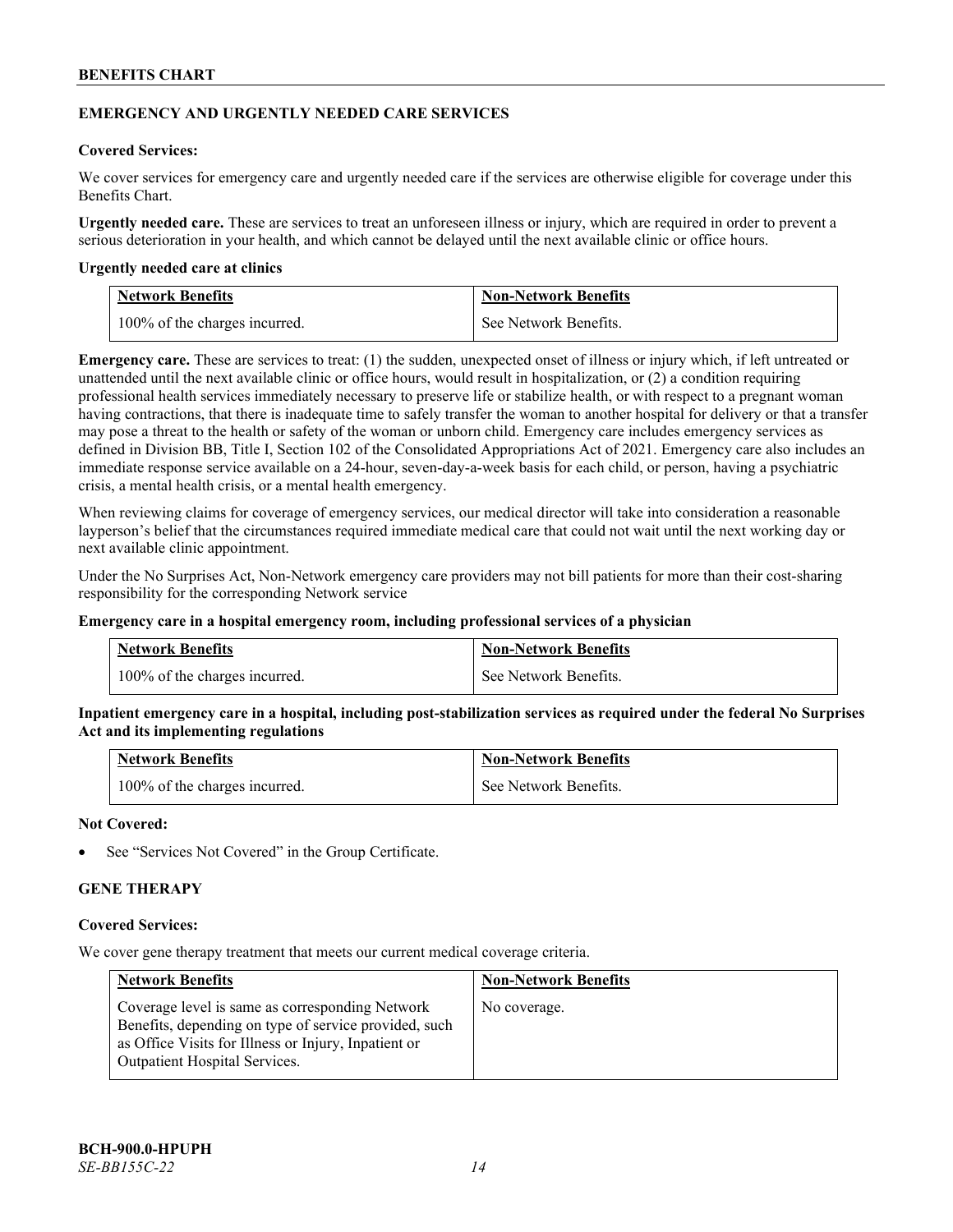# **Limitations:**

- Gene therapy must be provided by a designated provider.
- Specific types of gene therapy are limited to therapies and conditions specified in our medical coverage criteria.

# **Not Covered:**

See "Services Not Covered" in the Group Certificate.

# **HEALTH EDUCATION**

# **Covered Services:**

We cover education for preventive services and education for the management of chronic health problems (such as diabetes). Coverage includes medical nutrition therapy, that is provided by a certified, registered, or licensed health care professional working in a program consistent with the national standards of diabetes self-management education as established by the American Diabetes Association.

| <b>Network Benefits</b>                                     | <b>Non-Network Benefits</b>  |
|-------------------------------------------------------------|------------------------------|
| 100% of the charges incurred.<br>Deductible does not apply. | 50% of the charges incurred. |

# **Not Covered:**

See "Services Not Covered" in the Group Certificate.

# **HOME HEALTH SERVICES**

# **Covered Services:**

We cover the following services:

- Skilled nursing treatment in the home intended to provide a safe transition from other levels of care;
- Physical therapy, occupational therapy, speech therapy, respiratory therapy and other therapeutic services;
- Non-routine prenatal and postnatal services;
- Routine postnatal well child visits as described in the coverage criteria;
- Phototherapy services for newborns;
- Home health aide services and other eligible home health services when provided in your home if you are homebound (i.e., unable to leave home without considerable effort due to a medical condition). Lack of transportation does not constitute homebound status. For phototherapy services for newborns and high risk prenatal services, supplies and equipment are included;
- Total parenteral nutrition/intravenous ("TPN/IV") therapy, equipment, supplies and drugs in connection with IV therapy. IV line care kits are covered under Durable Medical Equipment. You do not need to be homebound to receive total parenteral nutrition/intravenous ("TPN/IV") therapy.
- Palliative care benefits. Palliative care includes symptom management, education and establishing goals of care. We waive the requirement that you be homebound for a limited number of home visits for palliative care (as shown in this Benefits Chart), if you have a life-threatening, non-curable condition which has a prognosis of survival of two years or less. Additional palliative care visits are eligible under the home health services benefit if you are homebound and meet all other requirements defined in this section.

Home health services are eligible and covered only when:

- medically necessary; and
- provided as rehabilitative care, terminal care or maternity care; and
- ordered by a physician, and included in the written home care plan.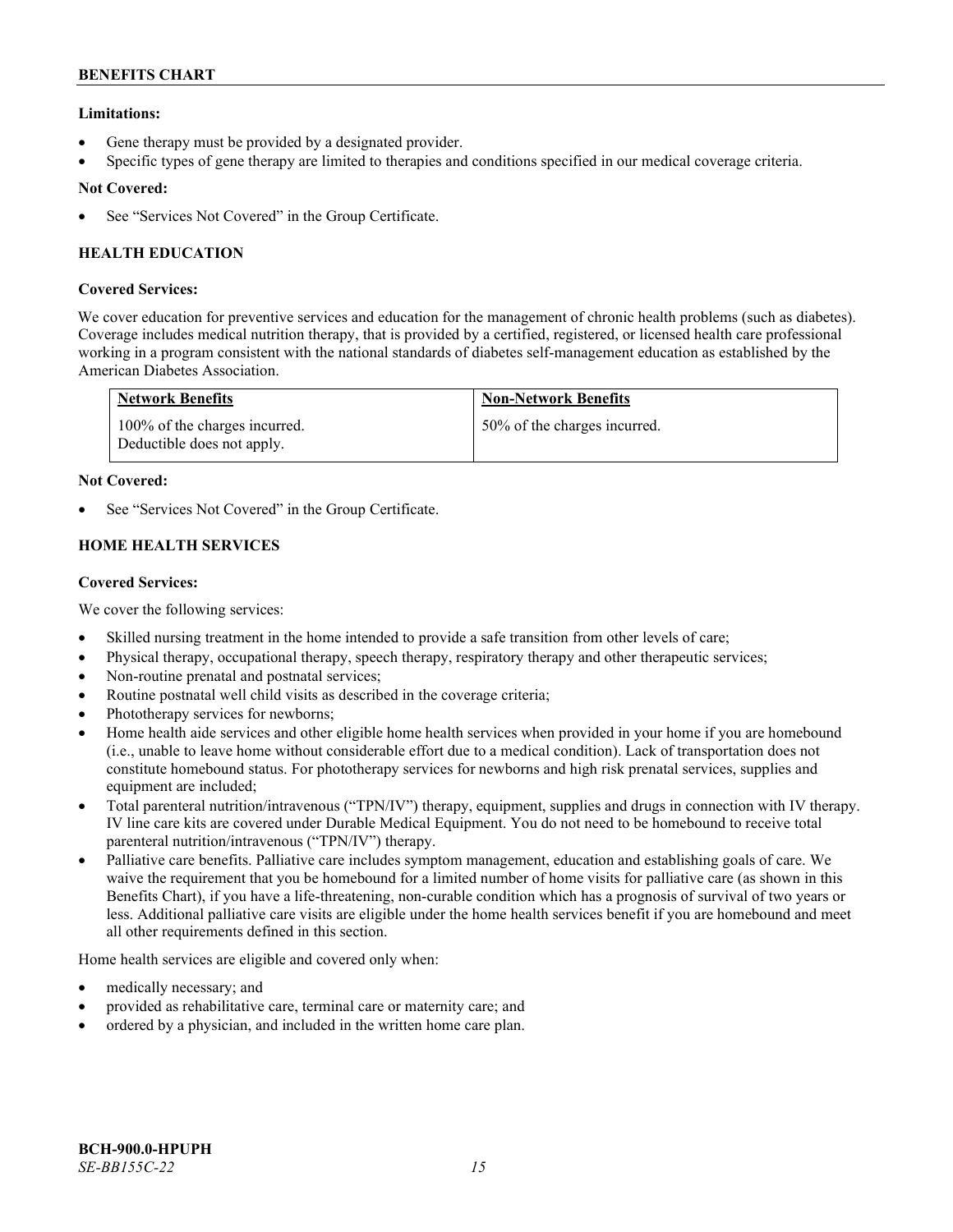**Physical therapy, occupational therapy, speech therapy, respiratory therapy, home health aide services and palliative care**

| <b>Network Benefits</b>       | <b>Non-Network Benefits</b>      |
|-------------------------------|----------------------------------|
| 100% of the charges incurred. | $150\%$ of the charges incurred. |

#### **TPN/IV therapy, skilled nursing services, non-routine prenatal/postnatal services and phototherapy**

| Network Benefits              | <b>Non-Network Benefits</b>  |
|-------------------------------|------------------------------|
| 100% of the charges incurred. | 50% of the charges incurred. |

#### **Routine postnatal well child visit**

| <b>Network Benefits</b>                                     | <b>Non-Network Benefits</b>  |
|-------------------------------------------------------------|------------------------------|
| 100% of the charges incurred.<br>Deductible does not apply. | 50% of the charges incurred. |

#### **Limitations:**

- Home health services are not provided as a substitute for a primary caregiver in the home or as relief (respite) for a primary caregiver in the home. We will not reimburse family members or residents in your home for the above services.
- A service shall not be considered a skilled nursing service merely because it is performed by, or under the direct supervision of, a licensed nurse. Where a service (such as tracheotomy suctioning or ventilator monitoring) or like services, can be safely and effectively performed by a non-medical person (or self-administered), without the direct supervision of a licensed nurse, the service shall not be regarded as a skilled nursing service, whether or not a skilled nurse actually provides the service. The unavailability of a competent person to provide a non-skilled service shall not make it a skilled service when a skilled nurse provides it. Only the skilled nursing component of so-called "blended" services (i.e. services which include skilled and non-skilled components) are covered under this Benefits Chart.

#### **Not Covered:**

- Financial or legal counseling services.
- Housekeeping or meal services in your home.
- Services provided by a family member or enrollee, or a resident in the enrollee's home.
- Vocational rehabilitation and recreational or educational therapy. Recreation therapy is therapy provided solely for the purpose of recreation, including but not limited to: (a) requests for physical therapy or occupational therapy to improve athletic ability, and (b) braces or guards to prevent sports injuries.
- See "Services Not Covered" in the Group Certificate.

# **HOSPICE SERVICES**

#### **Applicable definitions:**

**Part-time.** This is up to two hours of service per day, more than two hours is considered continuous care.

**Continuous care.** This is from two to twelve hours of service per day provided by a registered nurse, licensed practical nurse, or home health aide, during a period of crisis in order to maintain a terminally ill patient at home.

**Appropriate facility.** This is a nursing home, hospice residence, or other inpatient facility.

**Custodial care related to hospice services.** This means providing assistance in the activities of daily living and the care needed by a terminally ill patient which can be provided by primary caregiver (i.e., family member or friend) who is responsible for the patient's home care.

#### **Covered Services:**

**Hospice program.** We cover the services described below if you are terminally ill and accepted as a hospice program participant. You must meet the eligibility requirements of the program, and elect to receive services through the hospice program. If you elect to receive hospice services, you do so in lieu of curative treatment for your terminal illness for the period you are enrolled in the hospice program.

**BCH-900.0-HPUPH** *SE-BB155C-22 16*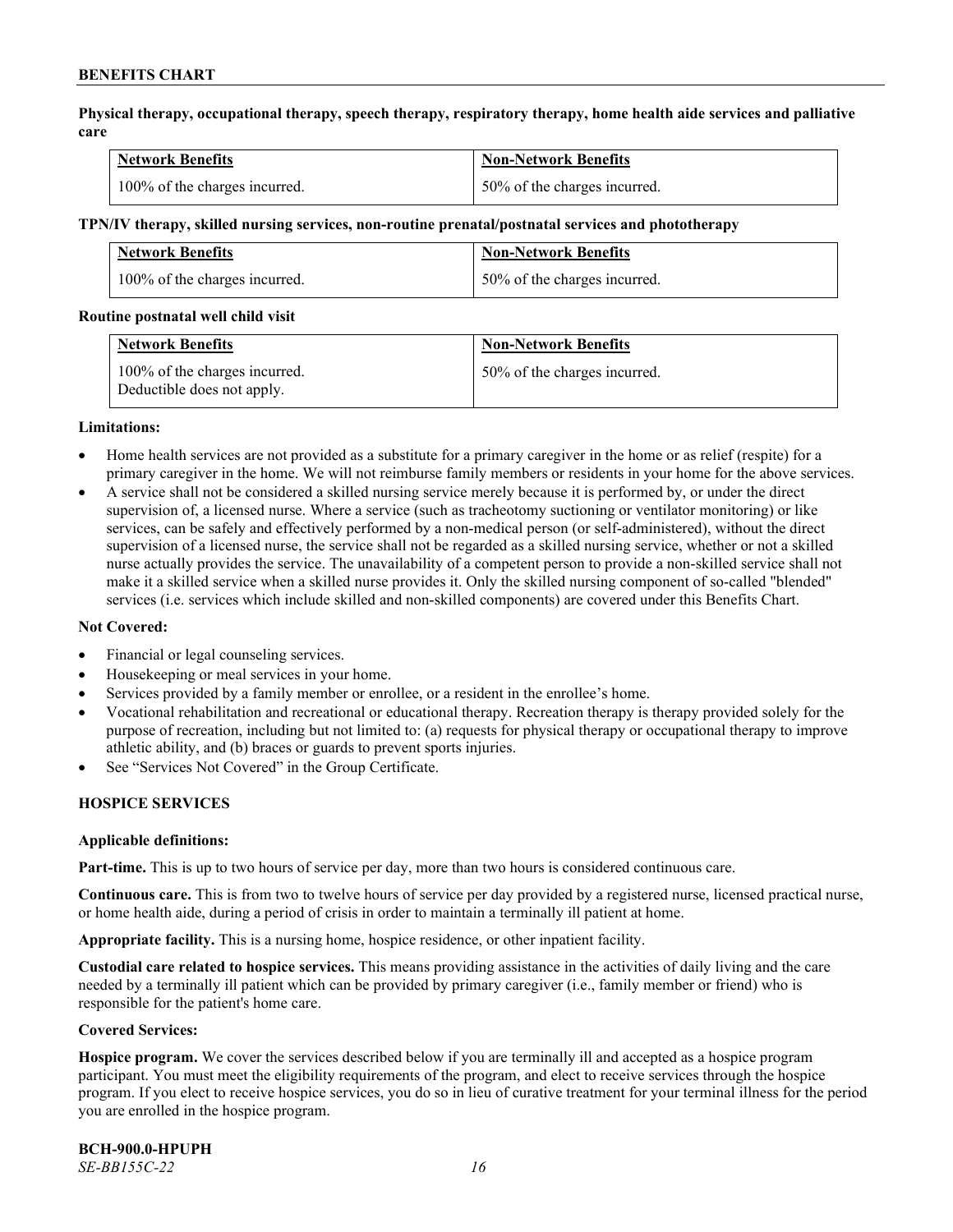**Eligibility:** In order to be eligible to be enrolled in the hospice program, you must: (1) be a terminally ill patient (prognosis of six months or less); (2) have chosen a palliative treatment focus (i.e., emphasizing comfort and supportive services rather than treatment attempting to cure the disease or condition); and (3) continue to meet the terminally ill prognosis as reviewed by our medical director or his or her designee over the course of care. You may withdraw from the hospice program at any time.

**Eligible services:** Hospice services include the following services provided in accordance with an approved hospice treatment plan.

- Inpatient services: We cover inpatient services in a hospice facility.
- Home health services:
	- o Part-time care provided in your home by an interdisciplinary hospice team (which may include a physician, nurse, social worker, and spiritual counselor) and medically necessary home health services are covered.
	- o One or more periods of continuous care in your home or in a setting which provides day care for pain or symptom management, when medically necessary, will be covered.
- Other services:
	- Respite care is covered for care in your home or in an appropriate facility, to give your primary caregivers (i.e., family members or friends) rest and/or relief when necessary in order to maintain a terminally ill patient at home.
	- o Medically necessary medications for pain and symptom management.
	- o Semi-electric hospital beds and other durable medical equipment are covered.
	- o Emergency and non-emergency care is covered.

| <b>Network Benefits</b>       | <b>Non-Network Benefits</b>  |
|-------------------------------|------------------------------|
| 100% of the charges incurred. | 50% of the charges incurred. |

Respite care is limited to five episodes, up to five days per episode. Inpatient hospice services are limited to 15 days per lifetime.

# **Not Covered:**

- Financial or legal counseling services.
- Housekeeping or meal services in your home.
- Custodial or maintenance care related to hospice services, whether provided in the home or in a nursing home.
- Any service not specifically described as covered services under this hospice services benefits.
- Any services provided by members of your family or residents in your home.
- See "Services Not Covered" in the Group Certificate.

# **HOSPITAL AND SKILLED NURSING FACILITY SERVICES**

#### **Covered Services:**

We cover services as described below.

#### **Medical or surgical hospital services**

**Inpatient hospital services:** We cover the following medical or surgical services, for the treatment of acute illness or injury, which require the level of care only provided in an acute care facility. These services must be authorized by a physician.

Inpatient hospital services include: room and board; the use of operating or maternity delivery rooms; intensive care facilities; newborn nursery facilities; general nursing care, anesthesia, laboratory and diagnostic imaging services, reconstructive surgery, radiation therapy, physical therapy, prescription drugs or other medications administered during treatment, blood and blood products (unless replaced), and blood derivatives, and other diagnostic or treatment related hospital services; physician and other professional medical and surgical services provided while in the hospital, including gender confirmation surgery that meets medical coverage criteria.

Services for items for personal convenience, such as television rental, are not covered.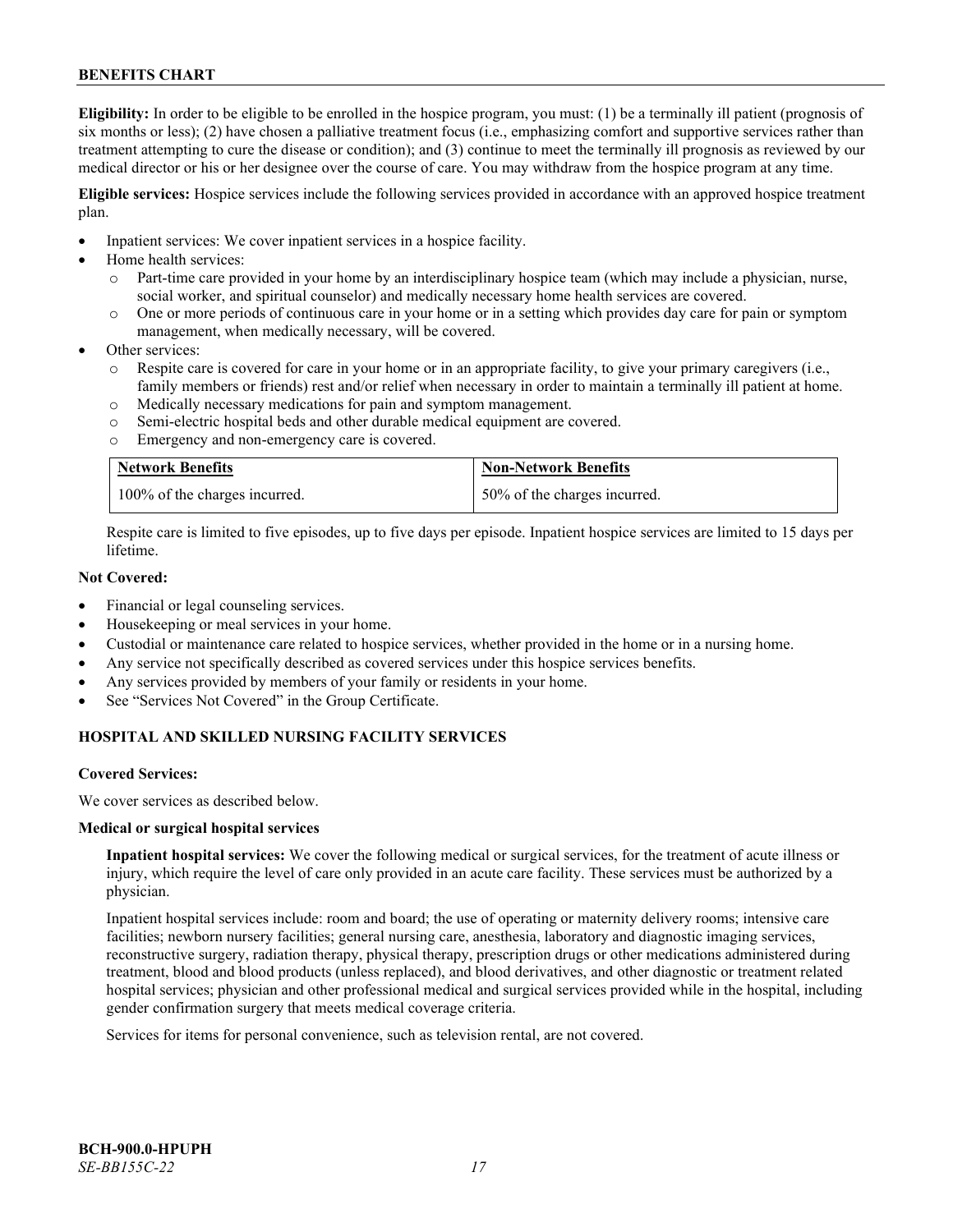Group health plans and health insurance issuers generally may not, under Federal law, restrict benefits for any hospital length of stay in connection with childbirth for the mother of newborn child to less than 48 hours following a vaginal delivery, or less than 96 hours following a caesarean section, excluding day of delivery. However, Federal law generally does not prohibit the mother's or newborn's attending provider, after consulting with the mother, from discharging the mother or her newborn earlier than 48 hours (or 96 hours as applicable). In any case plans and issuers may not, under Federal law, require that a provider obtain authorization from the plan or the insurance issuer for prescribing a length of stay not in excess of 48 hours (or 96 hours). A post-discharge follow-up visit is covered under the "Home Health Services" section under "Routine postnatal well child visit".

| <b>Network Benefits</b>       | <b>Non-Network Benefits</b>  |
|-------------------------------|------------------------------|
| 100% of the charges incurred. | 50% of the charges incurred. |

Each insured's admission or confinement, including that of a newborn child, is separate and distinct from the admission or confinement of any other insured.

**Outpatient hospital, ambulatory care or surgical facility services:** We cover the following medical and surgical services, for diagnosis or treatment of illness or injury on an outpatient basis. These services must be authorized by a physician.

Outpatient services include: use of operating rooms, maternity delivery rooms or other outpatient departments, rooms or facilities; and the following outpatient services: general nursing care, anesthesia, laboratory and diagnostic imaging services, reconstructive surgery, dialysis, radiation therapy, physical therapy, drugs administered during treatment, blood and blood products (unless replaced), and blood derivatives, and other diagnostic or treatment related outpatient services; physician and other professional medical and surgical services provided while an outpatient, including gender confirmation surgery that meets medical coverage criteria.

To see the benefit level for diagnostic imaging services, laboratory services and physical therapy, see the benefits under diagnostic imaging services, laboratory services and physical therapy.

| Network Benefits              | <b>Non-Network Benefits</b>  |
|-------------------------------|------------------------------|
| 100% of the charges incurred. | 50% of the charges incurred. |

**Skilled nursing facility care:** We cover room and board, daily skilled nursing and related ancillary services for post-acute treatment and rehabilitative care of illness or injury that meets medical coverage criteria. We also cover the costs of skilled nursing care in a hospital if the level of care needed by the insured has been reclassified from acute care to skilled nursing care and no designated skilled nursing care beds or swing beds are available in the hospital or in another hospital or health care facility within a thirty-mile radius of the hospital.

| <b>Network Benefits</b>       | <b>Non-Network Benefits</b>  |
|-------------------------------|------------------------------|
| 100% of the charges incurred. | 50% of the charges incurred. |

# **Not Covered:**

- Services for items for personal convenience, such as television rental, are not covered.
- See "Services Not Covered" in the Group Certificate.

# **INFERTILITY DIAGNOSIS**

#### **Covered Services:**

We cover the diagnosis of infertility. These services include diagnostic procedures and tests provided in connection with an infertility evaluation, office visits and consultations to diagnose infertility.

| <b>Network Benefits</b>       | <b>Non-Network Benefits</b>  |
|-------------------------------|------------------------------|
| 100% of the charges incurred. | 50% of the charges incurred. |

Coverage is limited to office visits and consultations to diagnose infertility. Treatment is not covered.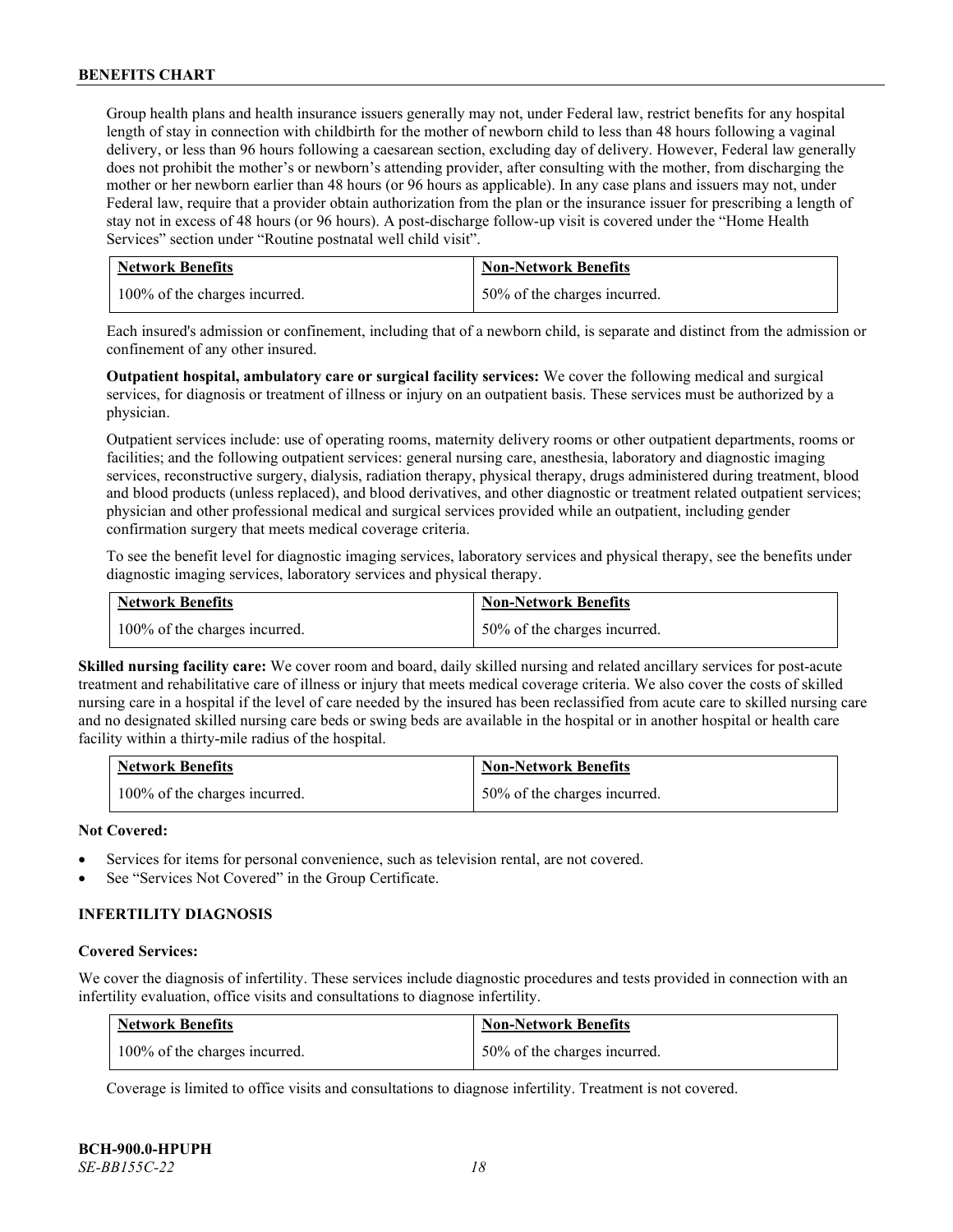# **Not Covered:**

- Infertility/fertility treatment, including but not limited to, office visits, laboratory services, diagnostic imaging services and fertility drugs; reversal of sterilization; and sperm, ova or embryo acquisition, retrieval or storage; however, we cover office visits and consultations to diagnose infertility.
- Services related to the establishment of surrogate pregnancy and fees for a surrogate. However, pregnancy and maternity services are covered for an insured under this Benefits Chart, including a surrogate pregnancy.
- See "Services Not Covered" in the Group Certificate.

# **LABORATORY SERVICES**

#### **Covered Services:**

We cover laboratory tests when ordered by a provider and provided in a clinic or outpatient hospital facility (to see the benefit level for inpatient hospital or skilled nursing facility services, see benefits under Inpatient Hospital and Skilled Nursing Facility Services).

#### **Prostate-specific antigen (PSA) testing**

| Network Benefits              | Non-Network Benefits          |
|-------------------------------|-------------------------------|
| 100% of the charges incurred. | 150% of the charges incurred. |

#### **All other laboratory services**

#### **Services for illness or Injury**

| <b>Network Benefits</b>       | <b>Non-Network Benefits</b>  |
|-------------------------------|------------------------------|
| 100% of the charges incurred. | 50% of the charges incurred. |

#### **Preventive services**

Laboratory services associated with preventive services are covered at the benefit level shown in the "Preventive Services" section of this Benefits Chart.

# **Not Covered:**

See "Services Not Covered" in the Group Certificate.

# **MASTECTOMY RECONSTRUCTION BENEFIT**

#### **Covered Services:**

We cover reconstruction of the breast on which the mastectomy has been performed; surgery and reconstruction of the other breast to produce symmetrical appearance, and prostheses and physical complications of all stages of mastectomy, including lymphedemas.

| <b>Network Benefits</b>                              | <b>Non-Network Benefits</b>                           |
|------------------------------------------------------|-------------------------------------------------------|
| Coverage level is same as corresponding Network      | Coverage level is same as corresponding Non-Network   |
| Benefits, depending on type of service provided such | Benefits, depending on type of service provided, such |
| as Office Visits for Illness or Injury, Inpatient or | as Office Visits for Illness or Injury, Inpatient or  |
| Outpatient Hospital Services.                        | Outpatient Hospital Services.                         |

#### **Not Covered:**

See "Services Not Covered" in the Group Certificate.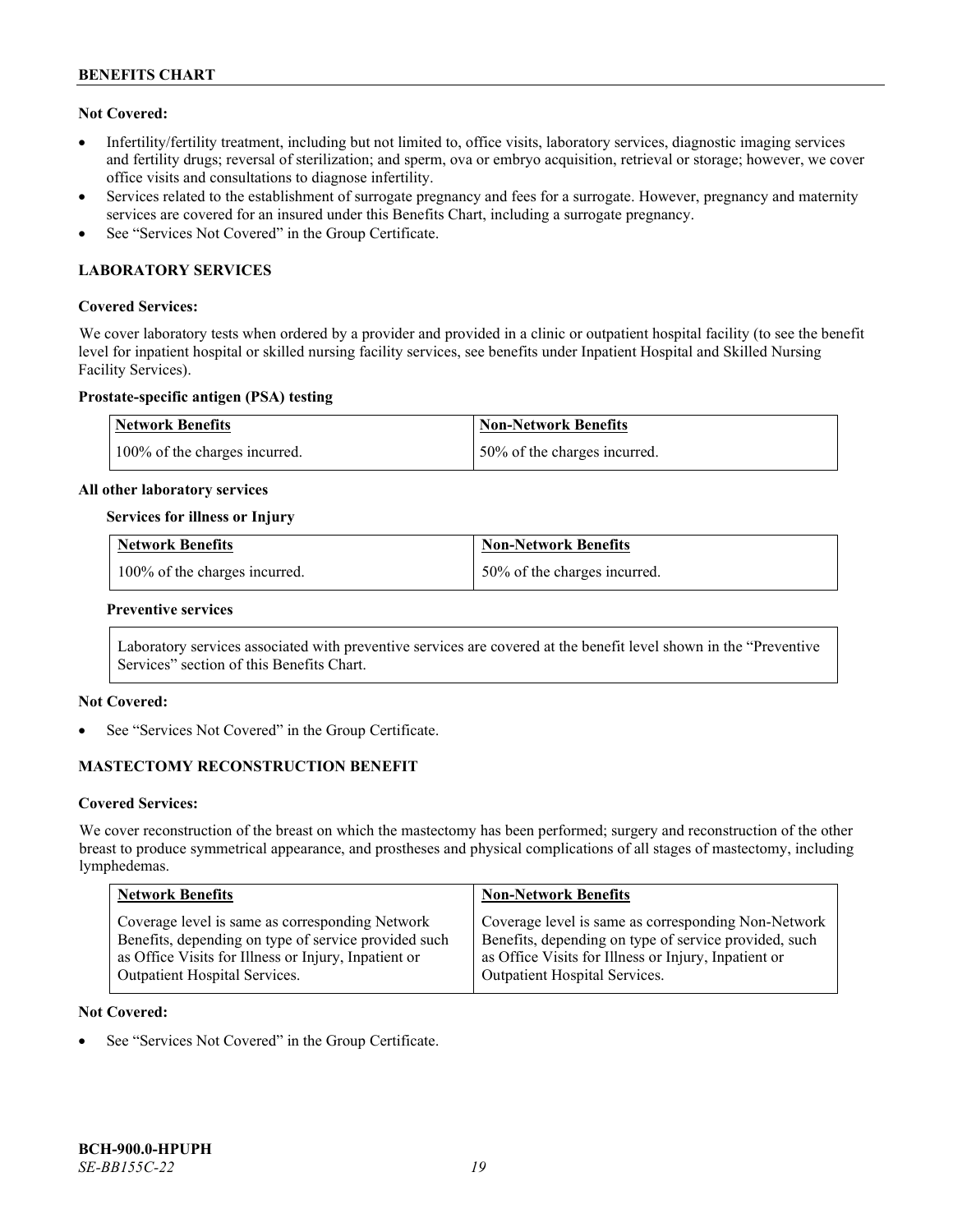# **MEDICATION THERAPY DISEASE MANAGEMENT PROGRAM**

# **Covered Services:**

If you meet our criteria for coverage, you may qualify for our medication therapy disease management program.

The program covers consultations with a designated pharmacist.

Covered services are based on established medical policies, which are subject to periodic review and modification by the medical directors. These medical policies (medical coverage criteria) are available by logging on to your account at [HealthPartnersUnityPointHealth.com](https://www.healthpartnersunitypointhealth.com/) or by calling Member Services.

| <b>Network Benefits</b>                                     | <b>Non-Network Benefits</b> |
|-------------------------------------------------------------|-----------------------------|
| 100% of the charges incurred.<br>Deductible does not apply. | No coverage.                |

#### **Not Covered:**

See "Services Not Covered" in the Group Certificate.

# **OFFICE VISITS FOR ILLNESS OR INJURY**

#### **Covered Services:**

We cover the following when medically necessary: professional medical and surgical services and related supplies, including biofeedback, of physicians and other health care providers; obstetric/gynecological (OB/GYN) services, blood and blood products (unless replaced) and blood derivatives.

We cover diagnosis and treatment of illness or injury to the eyes. Where contact or eyeglass lenses are prescribed as medically necessary for the post-operative treatment of cataracts or for the treatment of aphakia, acute or chronic corneal pathology, or keratoconus, we cover the initial evaluation, lenses and fitting. Insureds must pay for lens replacement beyond the initial pair.

We cover allergy testing based on established medical policies.

Services received via video, e-visits or telephone are covered under the "Telehealth/Telemedicine Services" section of this Benefits Chart.

# **Office visits**

| <b>Network Benefits</b>       | <b>Non-Network Benefits</b>  |
|-------------------------------|------------------------------|
| 100% of the charges incurred. | 50% of the charges incurred. |

#### **Convenience clinics**

| <b>Network Benefits</b>       | <b>Non-Network Benefits</b>  |
|-------------------------------|------------------------------|
| 100% of the charges incurred. | 50% of the charges incurred. |

#### **Injections administered in a physician's office, other than immunizations**

#### **Allergy injections**

| <b>Network Benefits</b>       | <b>Non-Network Benefits</b>  |
|-------------------------------|------------------------------|
| 100% of the charges incurred. | 50% of the charges incurred. |

#### **All other injections**

| <b>Network Benefits</b>       | <b>Non-Network Benefits</b>  |
|-------------------------------|------------------------------|
| 100% of the charges incurred. | 50% of the charges incurred. |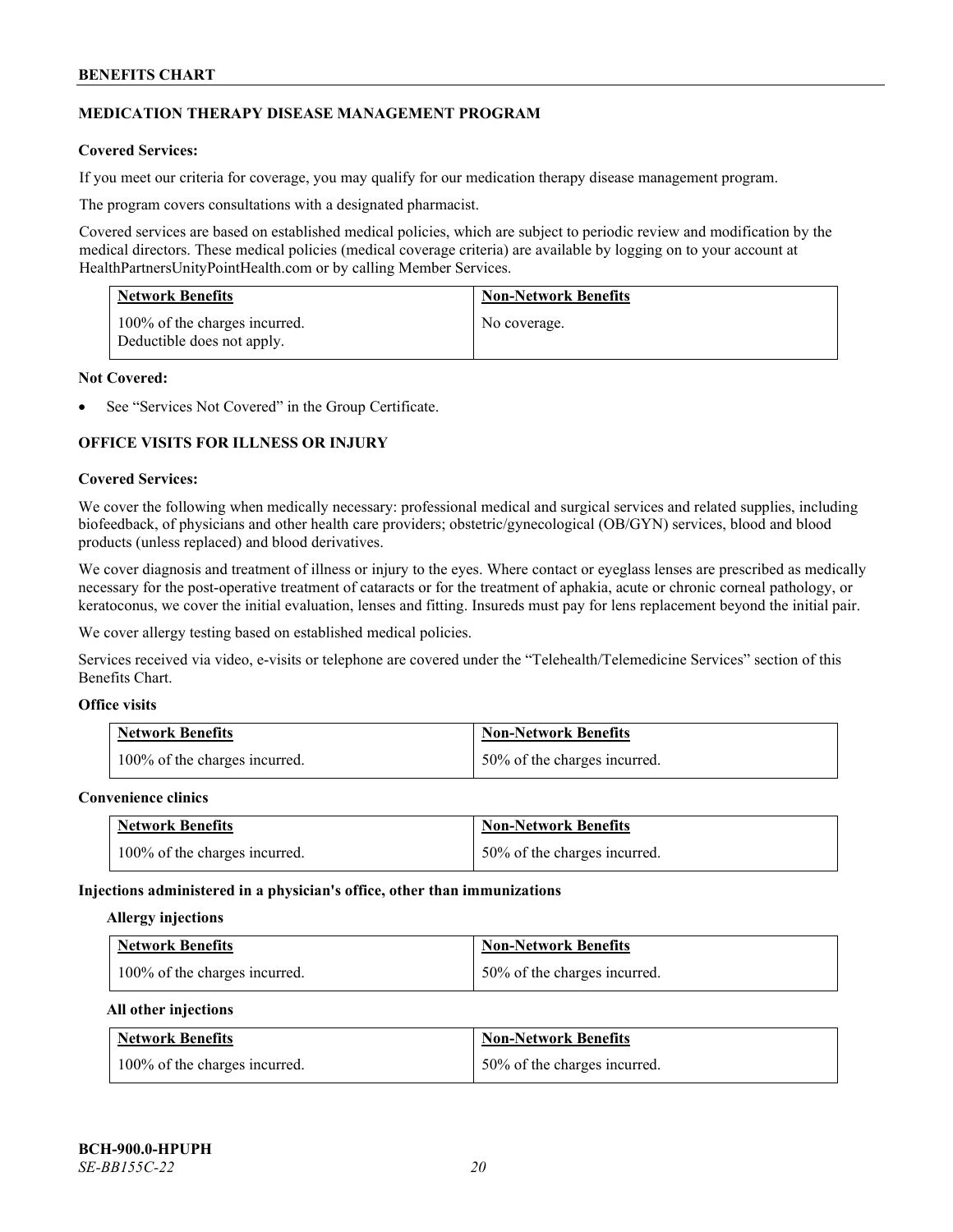# **Not Covered:**

- Court ordered treatment.
- See "Services Not Covered" in the Group Certificate.

# **PEDIATRIC EYEWEAR**

# **Covered Services:**

We cover pediatric eyewear for children.

Routine eye exams are covered under the "Preventive Services" section of this Benefits Chart.

| <b>Network Benefits</b>       | <b>Non-Network Benefits</b> |
|-------------------------------|-----------------------------|
| 100% of the charges incurred. | No coverage.                |

# **Limitations:**

- Coverage under this provision will continue until the end of the month in which the child turns age 19.
- Limited to one of the following per calendar year:
	- o one pair of eyeglasses, including one set of prescription lenses, frames from our designated eyewear collection, and anti-scratch coating; or
	- o one pair of non-disposable contact lenses; or
	- a one-year supply of disposable contact lenses.
- Contact lens fittings are limited to two per calendar year.

# **Not Covered:**

- Frames that are not included in our designated eyewear collection. However, one pair of lenses will be covered if an insured chooses frames outside our designated eyewear collection.
- More than one pair of lenses or frames or non-disposable contacts per calendar year, regardless of the reason. This includes replacement of eyeglasses or contact lenses due to loss, breakage, theft, or change in prescription.
- Safety glasses or goggles for sports or vocational reasons.
- Upgrades including, but not limited to, UV protection and no-line multifocal lenses.
- See "Services Not Covered" in the Group Certificate.

# **PHYSICAL THERAPY, OCCUPATIONAL THERAPY AND SPEECH THERAPY**

# **Covered Services:**

We cover the following physical therapy, occupational therapy and speech therapy services:

- Medically necessary rehabilitative care to correct the effects of illness or injury.
- Habilitative care rendered for congenital, developmental or medical conditions which have significantly limited the successful initiation of normal speech and normal motor development.

Massage therapy which is performed in conjunction with other treatment/modalities by a physical or occupational therapist, is part of a prescribed treatment plan and is not billed separately is covered.

We cover services provided in a clinic. We also cover physical therapy provided in an outpatient hospital facility. To see the benefit level for inpatient hospital or skilled nursing facility services, see benefits under the "Inpatient Hospital and Skilled Nursing Facility Services" section in this Benefits Chart.

# **Rehabilitative care**

| <b>Network Benefits</b>       | <b>Non-Network Benefits</b>  |
|-------------------------------|------------------------------|
| 100% of the charges incurred. | 50% of the charges incurred. |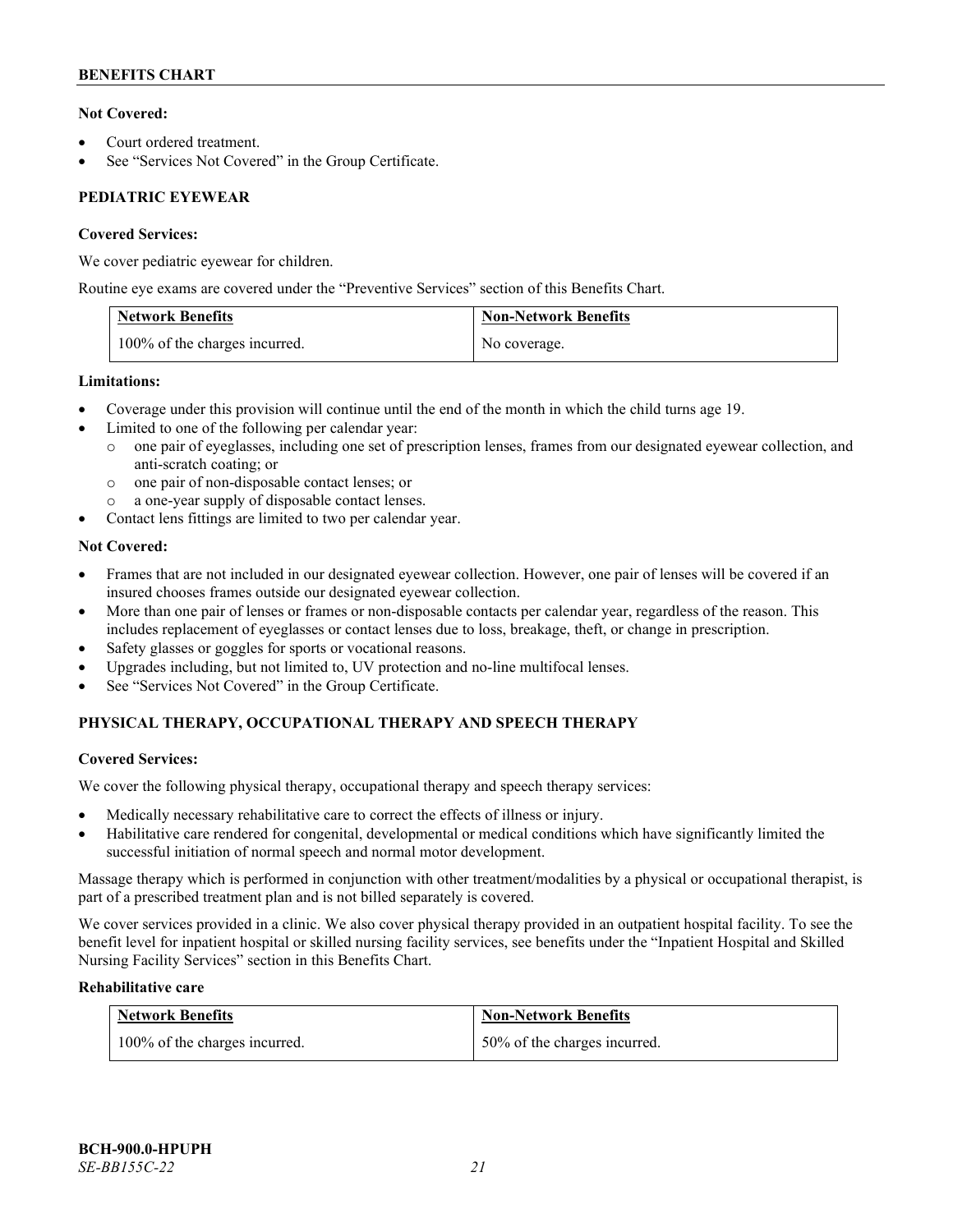#### **Habilitative care**

| <b>Network Benefits</b>       | <b>Non-Network Benefits</b>  |
|-------------------------------|------------------------------|
| 100% of the charges incurred. | 50% of the charges incurred. |

# **Not Covered:**

- Massage therapy for the purpose of comfort or convenience of the insured.
- See "Services Not Covered" in the Group Certificate.

# **PRE-DIABETES DISEASE MANAGEMENT PROGRAM**

#### **Covered Services:**

If you meet our criteria for coverage, you may qualify for the Pre-diabetes Disease Management program through Omada Health. The program covers group health coaching which focuses on weight loss, exercise, behavior modification and health education at select locations determined by the plan.

| Network Benefits                                            | <b>Non-Network Benefits</b> |
|-------------------------------------------------------------|-----------------------------|
| 100% of the charges incurred.<br>Deductible does not apply. | Not applicable.             |

#### **Not Covered:**

See "Services Not Covered" in the Group Certificate.

# **PRESCRIPTION DRUG SERVICES**

#### **Covered Services:**

We cover prescription drugs and medications, which can be self-administered or are administered in a physician's office. We cover off-label use of formulary drugs to treat cancer if the drug is recognized for the treatment of cancer in an authoritative compendia used by the Medicare program and when an appropriate level of evidence or medical necessity is met.

#### **For Network Benefits, drugs and medications must be obtained at a Network Pharmacy.**

**If a copayment is required, you must pay one copayment for each 31-day supply, or portion thereof, unless otherwise indicated below.**

# **Outpatient drugs (except as specified below)**

| <b>Network Benefits</b>                                                                                                                                     | <b>Non-Network Benefits</b>  |
|-------------------------------------------------------------------------------------------------------------------------------------------------------------|------------------------------|
| 100% of the charges incurred for formulary drugs.                                                                                                           | 50% of the charges incurred. |
| Formulary insulin is considered preventive and is not<br>subject to the deductible. In no event will your cost for<br>a formulary insulin drug exceed \$25. |                              |
| Non-formulary drugs are covered at 80% of the<br>charges incurred.                                                                                          |                              |

#### **Mail order drugs**

| <b>Network Benefits</b>                                                                                                                                                                                                                               | <b>Non-Network Benefits</b>                                                                                                |
|-------------------------------------------------------------------------------------------------------------------------------------------------------------------------------------------------------------------------------------------------------|----------------------------------------------------------------------------------------------------------------------------|
| For your convenience, you may also get up to a 93-day<br>supply of outpatient prescription drugs that can be self-<br>administered through the designated mail order service.<br>Specialty drugs are not available through the mail order<br>service. | Mail order drugs are only available through the<br>designated mail order service.<br>See Network mail order drugs benefit. |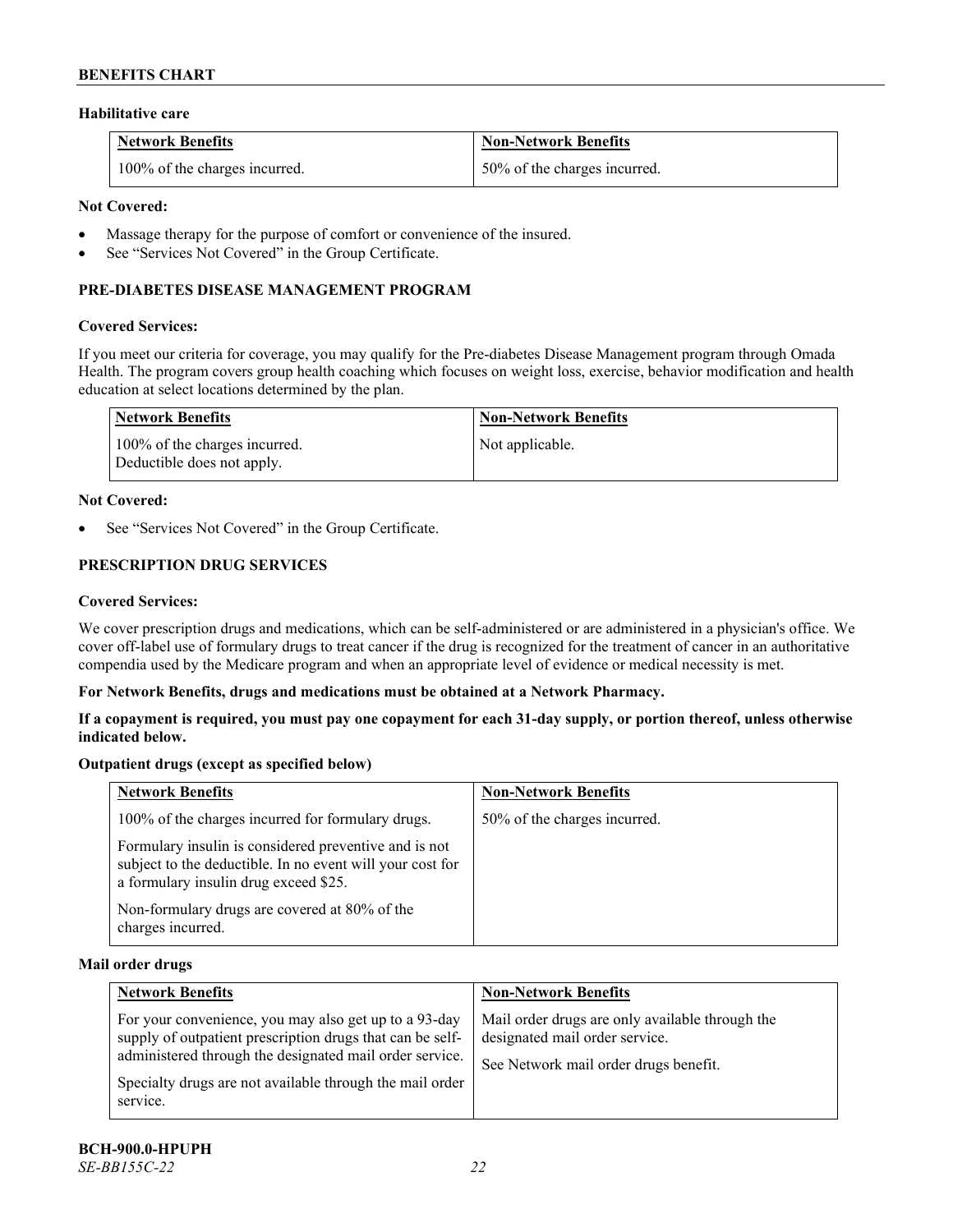# **Specialty drugs that are self-administered**

| <b>Network Benefits</b>                                                                                                                    | <b>Non-Network Benefits</b> |
|--------------------------------------------------------------------------------------------------------------------------------------------|-----------------------------|
| 100% of the charges incurred.                                                                                                              | No coverage.                |
| For Network Benefits, specialty drugs are limited to<br>drugs on the specialty drug list and must be obtained<br>from a designated vendor. |                             |

# **Drugs for treatment of growth deficiency**

| <b>Network Benefits</b>                                                                                                                            | <b>Non-Network Benefits</b>  |
|----------------------------------------------------------------------------------------------------------------------------------------------------|------------------------------|
| 100% of the charges incurred.                                                                                                                      | 50% of the charges incurred. |
| For Network Benefits, growth deficiency drugs are<br>limited to drugs on the specialty drug list and must be<br>obtained from a designated vendor. |                              |

**Tobacco cessation drugs are covered for all FDA-approved tobacco cessation drugs (including over-the-counter drugs) for a minimum of 90 days.** Must be prescribed by a physician or legally authorized health care provider and purchased at a pharmacy.

| <b>Network Benefits</b>                                     | <b>Non-Network Benefits</b>  |
|-------------------------------------------------------------|------------------------------|
| 100% of the charges incurred.<br>Deductible does not apply. | 50% of the charges incurred. |

#### **Contraceptive drugs**

| <b>Network Benefits</b>                                                                                                                                         | <b>Non-Network Benefits</b>  |
|-----------------------------------------------------------------------------------------------------------------------------------------------------------------|------------------------------|
| 100% of the charges incurred for formulary drugs.<br>Deductible does not apply.                                                                                 | 50% of the charges incurred. |
| If a physician requests that a non-formulary<br>contraceptive drug be dispensed as written, the drug<br>will be covered at 100%, not subject to the deductible. |                              |

**ACA preventive medications.** We cover preventive medications currently recommended by USPSTF with an A or B rating if they are prescribed by your medical provider and they are listed on our Commercial ACA Preventive Drug List. Preventive medications are subject to periodic review and modification. Changes would be effective in accordance with the federal rules and reflected in our current medical coverage criteria for preventive care services.

| <b>Network Benefits</b>                                     | <b>Non-Network Benefits</b>  |
|-------------------------------------------------------------|------------------------------|
| 100% of the charges incurred.<br>Deductible does not apply. | 50% of the charges incurred. |

#### **Limitations:**

- Certain drugs may require prior authorization as indicated on the formulary. We may require prior authorization for the drug and also the site where the drug will be provided. Certain drugs are subject to our utilization review process and quantity limits as indicated on our formulary.
- Certain non-formulary drugs require prior authorization. In addition, certain drugs may be subject to any quantity limits applied as part of our trial program. The trial drug program applies to new prescriptions for certain drugs which have high toxicity, low tolerance, high costs and/or high potential for waste. Trial drugs are indicated on the formulary and/or the specialty drug list. Your first fill of a trial drug may be limited to less than a month supply. If the drug is well tolerated and effective, you will receive the remainder of your first month supply.
- If an insured requests a brand name drug when there is a generic equivalent, the brand name drug will be covered up to the charge that would apply to the generic drug, minus any required copayment. If a physician requests that a brand name drug be dispensed as written, the drug will be paid at the non-formulary benefit.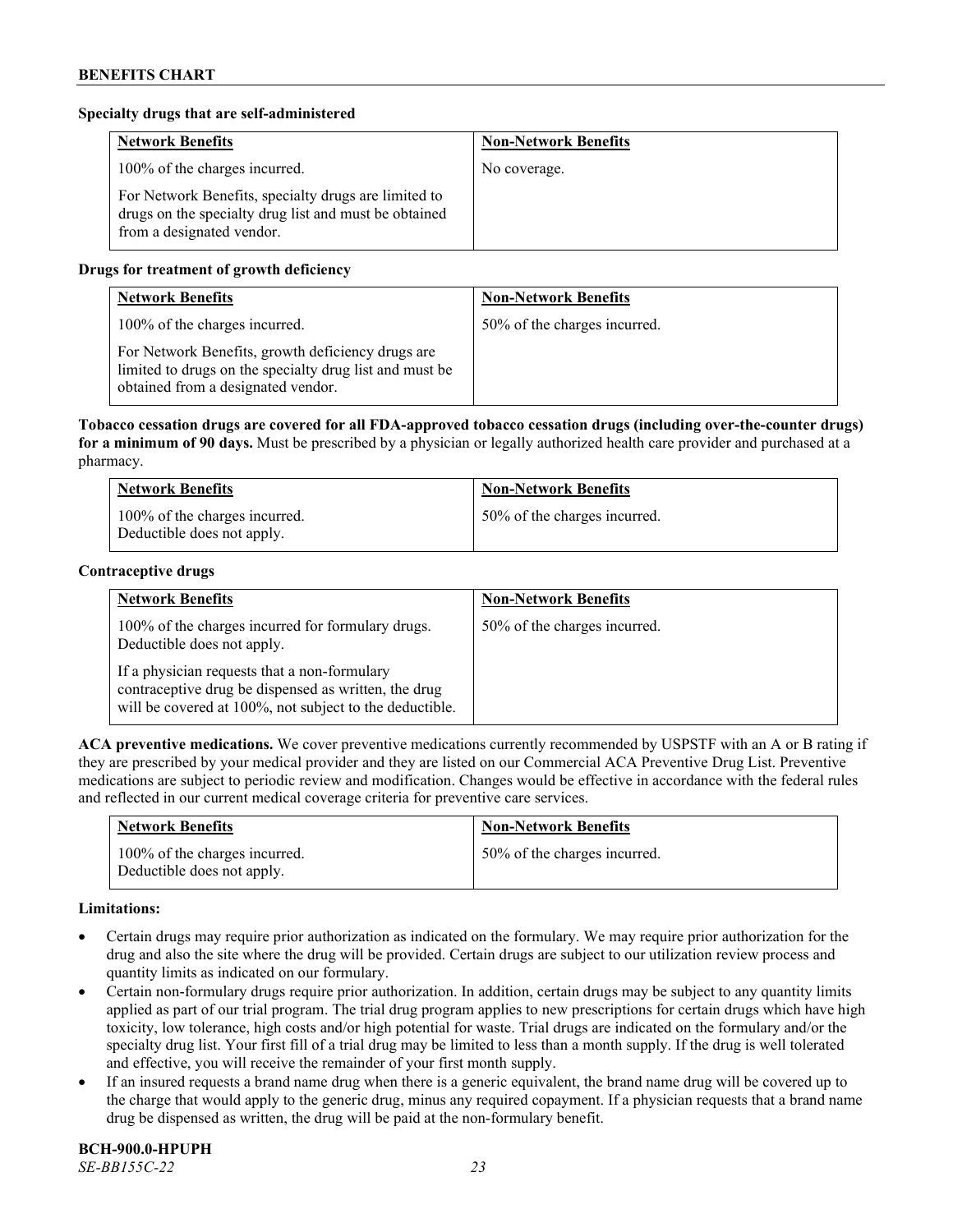- We may require insureds to try over-the-counter (OTC) drug alternatives before approving more costly formulary prescription drugs.
- Unless otherwise specified in the "Prescription Drug Services" section, you may receive up to a 31-day supply per prescription.
- A 93-day supply will be covered and dispensed only at pharmacies that participate in our extended day supply program.
- New prescriptions to treat certain chronic conditions are limited to a 31-day supply.
- No more than a 31-day supply of specialty drugs will be covered and dispensed at a time, unless it is a manufacturer supplied drug that cannot be split that supplies the insured with more than a 31-day supply.

# **Not Covered:**

- Replacement of prescription drugs, medications, equipment and supplies due to loss, damage or theft.
- Nonprescription (over the counter) drugs or medications, including, but not limited to, vitamins, supplements, homeopathic remedies, and non-FDA approved drugs, unless listed on the formulary and prescribed by a physician or legally authorized health care provider under applicable state and federal law. We cover off-label use of drugs to treat cancer as specified in the "Prescription Drug Services" section of this Benefits Chart. This exclusion does not include over-the-counter contraceptives for women as allowed under the Affordable Care Act when the insured obtains a prescription for the item. In addition, if the insured obtains a prescription, this exclusion does not include aspirin to prevent cardiovascular disease for men and women of certain ages; folic acid supplements for women who may become pregnant; fluoride chemoprevention supplements for children without fluoride in their water source; and iron supplements for children ages 6-12 months old who are at risk for anemia.
- All drugs used for sexual dysfunction.
- Fertility drugs.
- Medical cannabis.
- Drugs on the Excluded Drug List. The Excluded Drug List includes select drugs within a therapy class that are not eligible for coverage. This includes drugs that may be excluded for certain indications. The Excluded Drug List is available a[t HealthPartnersUnityPointHealth.com.](https://www.healthpartnersunitypointhealth.com/)
- Drugs that are newly approved by the FDA until they are reviewed and approved by HealthPartners UnityPoint Health Pharmacy and Therapeutics Committee.
- Medical devices approved by the FDA will not be covered under the "Prescription Drug Services" section unless they are on our formulary. Covered medical devices are generally submitted and reimbursed under your medical benefits.
- See "Services Not Covered" in the Group Certificate.

# **PREVENTIVE SERVICES**

# **Applicable definitions:**

**Routine preventive services** are routine healthcare services that include screenings, check-ups and counseling to prevent illness, disease or other health problems before symptoms occur.

**Diagnostic services** are services to help a provider understand your symptoms, diagnose illness and decide what treatment may be needed. They may be the same services that are listed as preventive services, but they are being used as diagnostic services. Your provider will determine if these services are preventive or diagnostic. These services are not preventive if received as part of a visit to diagnose, manage or maintain an acute or chronic medical condition, illness or injury. When that occurs, unless otherwise indicated below, standard deductibles, copayments or coinsurance apply.

# **Covered Services:**

We cover preventive services which meet any of the requirements under the Affordable Care Act (ACA) shown in the bulleted items below. These preventive services are covered at 100% under the network benefits with no deductible, copayments or coinsurance. If a preventive service is not required by the ACA and it is covered at a lower benefit level, it will be specified below. Preventive benefits mandated under the ACA are subject to periodic review and modification. Changes would be effective in accordance with the federal rules. Preventive services mandated by the ACA include:

- Evidence-based items or services that have in effect a rating of A or B in the current recommendations of the United States Preventive Services Task Force with respect to the individual;
- Immunizations for routine use in children, adolescents and adults that have in effect a recommendation from the Advisory Committee on Immunization Practices of the Centers for Disease Control and Prevention with respect to the individual;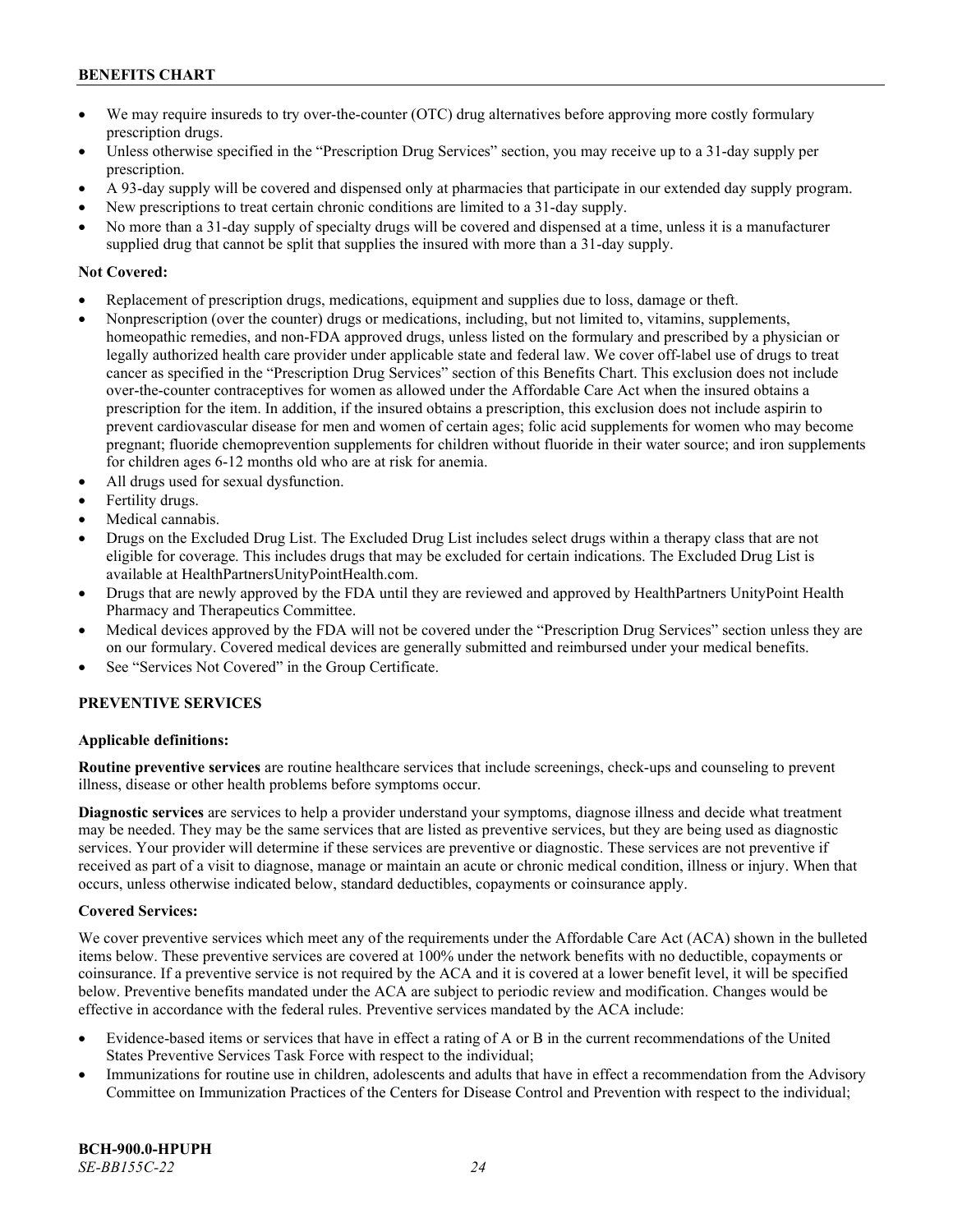- With respect to infants, children and adolescents, evidence-informed preventive care and screenings provided for in comprehensive guidelines supported by the Health Resources and Services Administration; and
- With respect to women, preventive care and screenings provided for in comprehensive guidelines supported by the Health Resources and Services Administration.

Covered services are based on established medical policies, which are subject to periodic review and modification by the medical or dental directors. These medical policies (medical coverage criteria) are available by calling Member Services, or logging on to your account at [HealthPartnersUnityPointHealth.com.](https://www.healthpartnersunitypointhealth.com/)

#### **ACA and state mandated preventive services are covered as follows:**

**Routine health exams and periodic health assessments.** A physician or health care provider will counsel you as to how often health assessments are needed based on age, sex and health status. This includes screening and counseling for tobacco use and all FDA approved tobacco cessation medications including over-the-counter drugs (as shown in the "Prescription Drug Services" section).

| <b>Network Benefits</b>                                     | <b>Non-Network Benefits</b>  |
|-------------------------------------------------------------|------------------------------|
| 100% of the charges incurred.<br>Deductible does not apply. | 50% of the charges incurred. |

**Child health supervision services.** This includes pediatric preventive services such as newborn screenings, appropriate immunizations (including HPV immunizations), developmental assessments and laboratory services appropriate to the age of the child from birth to 72 months and appropriate immunizations to age 18.

| <b>Network Benefits</b>                                     | <b>Non-Network Benefits</b>  |
|-------------------------------------------------------------|------------------------------|
| 100% of the charges incurred.<br>Deductible does not apply. | 50% of the charges incurred. |

#### **Routine prenatal care and exams**

| <b>Network Benefits</b>                                     | <b>Non-Network Benefits</b>  |
|-------------------------------------------------------------|------------------------------|
| 100% of the charges incurred.<br>Deductible does not apply. | 50% of the charges incurred. |

**Routine postnatal care.** This includes health exams, assessments, education and counseling relating to the period immediately after childbirth.

| <b>Network Benefits</b>                                     | <b>Non-Network Benefits</b>  |
|-------------------------------------------------------------|------------------------------|
| 100% of the charges incurred.<br>Deductible does not apply. | 50% of the charges incurred. |

**Routine screening procedures for cancer.** This includes colorectal screening or other cancer screenings recommended by the USPSTF with an A or B rating. Women's preventive health services below describe additional routine screening procedures for cancer.

| <b>Network Benefits</b>                                     | <b>Non-Network Benefits</b>  |
|-------------------------------------------------------------|------------------------------|
| 100% of the charges incurred.<br>Deductible does not apply. | 50% of the charges incurred. |

**Professional voluntary family planning services.** This includes services to prevent or delay a pregnancy, including counseling and education. Services must be provided by a licensed provider.

| Network Benefits                                            | <b>Non-Network Benefits</b>  |
|-------------------------------------------------------------|------------------------------|
| 100% of the charges incurred.<br>Deductible does not apply. | 50% of the charges incurred. |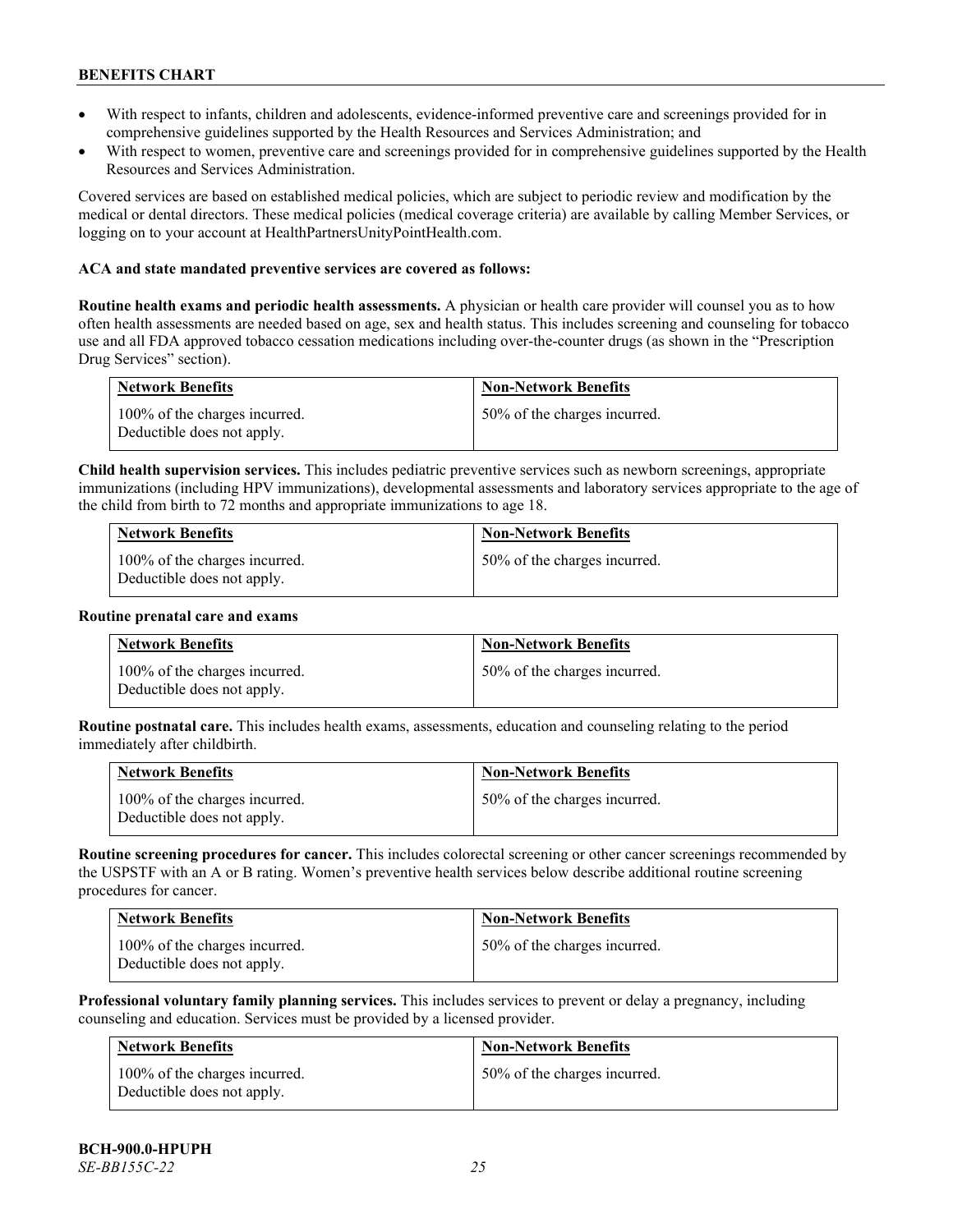#### **Adult immunizations**

| <b>Network Benefits</b>                                     | <b>Non-Network Benefits</b>  |
|-------------------------------------------------------------|------------------------------|
| 100% of the charges incurred.<br>Deductible does not apply. | 50% of the charges incurred. |

**Women's preventive health services.** This includes mammograms, screenings for cervical cancer (pap smears), breast pumps, human papillomavirus (HPV) testing, counseling for sexually transmitted infections, counseling and screening for human immunodeficiency virus (HIV), and all FDA approved contraceptive methods as prescribed by a doctor, sterilization procedures, education and counseling (see the "Prescription Drug Services" section for coverage of oral contraceptive drugs). For women whose family history is associated with an increased risk for BRCA1 or BRCA2 gene mutations, we cover genetic counseling and BRCA screening without cost sharing, if appropriate and as determined by a physician.

| <b>Network Benefits</b>                                     | <b>Non-Network Benefits</b>  |
|-------------------------------------------------------------|------------------------------|
| 100% of the charges incurred.<br>Deductible does not apply. | 50% of the charges incurred. |

**Obesity screening and management.** We cover obesity screening and counseling for all ages during a routine preventive care exam. If you are age 18 or older and have a body mass index of 30 or more, we also cover intensive obesity management to help you lose weight. Your primary care doctor can coordinate these services.

| <b>Network Benefits</b>                                     | <b>Non-Network Benefits</b>  |
|-------------------------------------------------------------|------------------------------|
| 100% of the charges incurred.<br>Deductible does not apply. | 50% of the charges incurred. |

# **In addition to any ACA or state mandated preventive services referenced above, we cover the following eligible services:**

#### **Routine eye and hearing exams**

| <b>Network Benefits</b>                                     | <b>Non-Network Benefits</b>  |
|-------------------------------------------------------------|------------------------------|
| 100% of the charges incurred.<br>Deductible does not apply. | 50% of the charges incurred. |

**Ovarian cancer surveillance tests for women who are at risk. "At risk for ovarian cancer" means (1) having a family** history that includes any of the following: one or more first-degree or second-degree relatives with ovarian cancer, clusters of female relatives with breast cancer or nonpolyposis colorectal cancer; or (2) testing positive for BRCA1 or BRCA2 mutations. "Surveillance tests for ovarian cancer" means annual screening using: CA-125 serum tumor marker testing, transvaginal ultrasound, pelvic examination or other proven ovarian cancer screening tests currently being evaluated by the federal Food and Drug Administration or by the National Cancer Institute.

| <b>Network Benefits</b>                               | <b>Non-Network Benefits</b>                           |
|-------------------------------------------------------|-------------------------------------------------------|
| Coverage level is same as corresponding Network       | Coverage level is same as corresponding Non-Network   |
| Benefits, depending on type of service provided, such | Benefits, depending on type of service provided, such |
| as Diagnostic Imaging Services, Laboratory Services   | as Diagnostic Imaging Services, Laboratory Services   |
| Office Visits for Illness or Injury or Preventive     | Office Visits for Illness or Injury or Preventive     |
| Services.                                             | Services.                                             |

# **Limitations:**

• Services are not preventive if received as part of a visit to diagnose, manage or maintain an acute or chronic medical condition, illness or injury. When that occurs, unless otherwise indicated above, standard deductibles, copayments or coinsurance apply.

# **Not Covered:**

See "Services Not Covered" in the Group Certificate.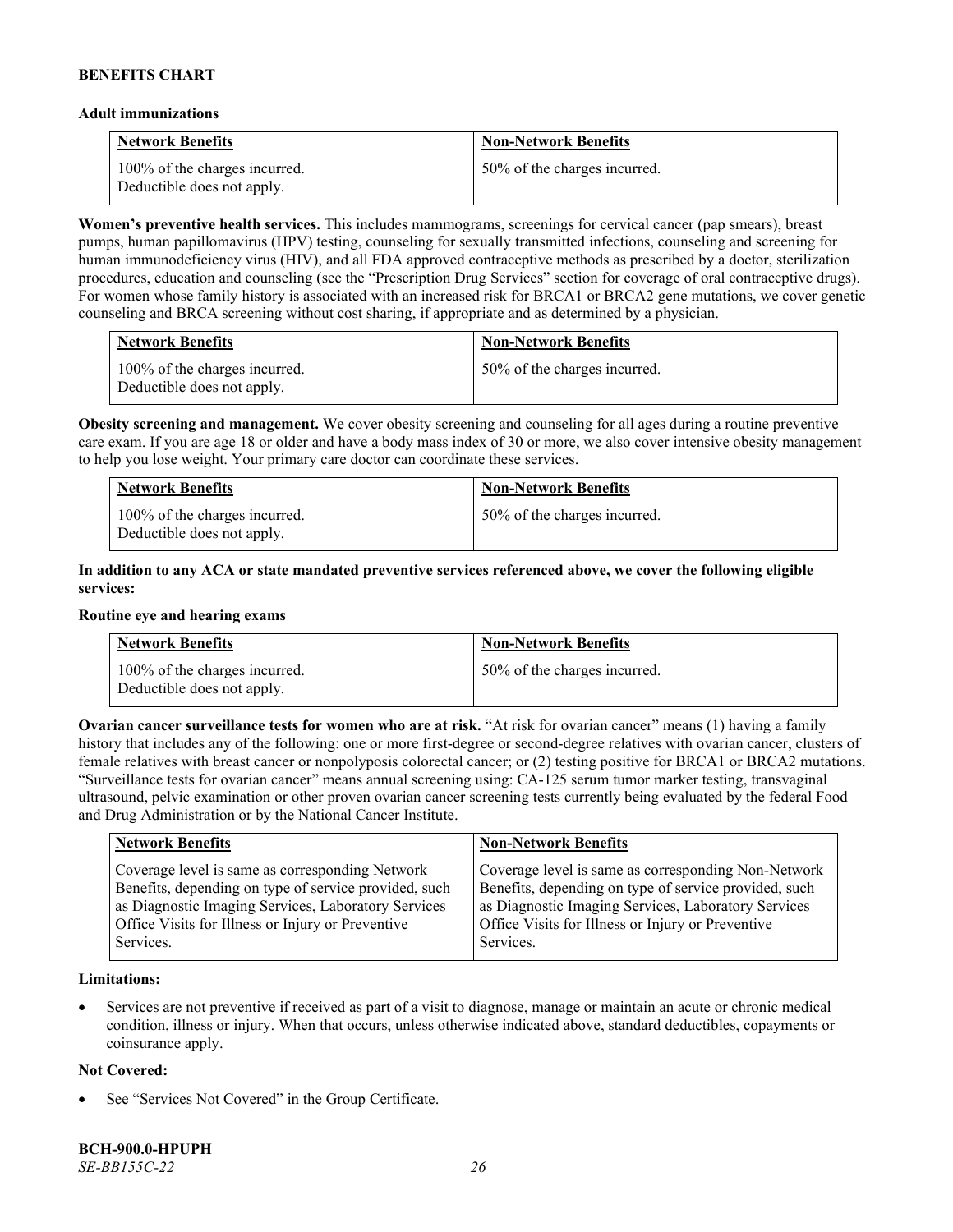# **TELEHEALTH/TELEMEDICINE SERVICES**

# **Definitions:**

**Telehealth, telemedicine, or virtual care.** This is a means of communication between a health care professional and a patient. This includes the use of secure electronic information, imaging, and communication technologies, including:

- interactive audio or audio-video
- interactive audio with store-and-forward technology
- chat-based and email-based systems
- physician-to-physician consultation
- patient education
- data transmission
- data interpretation
- digital diagnostics (algorithm-enabled diagnostic support)
- digital therapeutics (the use of personal health devices and sensors, either alone or in combination with conventional drug therapies, for disease prevention and management)

#### Services can be delivered:

Synchronously: the patient and health care professional are engaging with one another at the same time; or Asynchronously: the patient and health care professional engage with each other at different points in time.

**Telephone visits.** Live, synchronous, interactive encounters over the telephone between a patient and a healthcare provider.

**E-visit or chat-based visits.** Asynchronous online or mobile app encounters to discuss a patient's personal health information, vital signs, and other physiologic data or diagnostic images. The healthcare provider reviews and delivers a consultation, diagnosis, prescription or treatment plan after reviewing the patient's visit information.

**UnityPoint Health Virtual Care:** This is a virtual consult that you may use to receive a diagnosis and treatment for a variety of medical issues through secure video on your computer or phone. You may access the Virtual Care website at [unitypointvirtualcare.org.](https://unitypointvirtualcare.org/landing.htm)

**Virtuwell®.** This is an online service for you to receive a diagnosis and treatment for certain conditions, such as a cold, flu, ear pain and sinus infections. You may access the Virtuwell website at [Virtuwell.com.](https://www.virtuwell.com/)

**Video visits.** Live, synchronous, interactive encounters using secure web-based video between a patient and a healthcare provider.

# **Covered Services:**

The Plan covers the following methods of receiving care for services that would be eligible under the Plan if the service were provided in person.

#### **Scheduled telephone visits**

| <b>Network Benefits</b>       | <b>Non-Network Benefits</b>  |
|-------------------------------|------------------------------|
| 100% of the charges incurred. | 50% of the charges incurred. |

#### **E-visits**

#### **UnityPoint Health Virtual Care – available a[t unitypointvirtualcare.org](http://www.unitypointvirtualcare.org/)**

| <b>Network Benefits</b>       | <b>Non-Network Benefits</b> |
|-------------------------------|-----------------------------|
| 100% of the charges incurred. | Not applicable.             |

# **Access to online care through Virtuwell at [Virtuwell.com](http://www.virtuwell.com/)**

| <b>Network Benefits</b>       | <b>Non-Network Benefits</b> |
|-------------------------------|-----------------------------|
| 100% of the charges incurred. | Not applicable.             |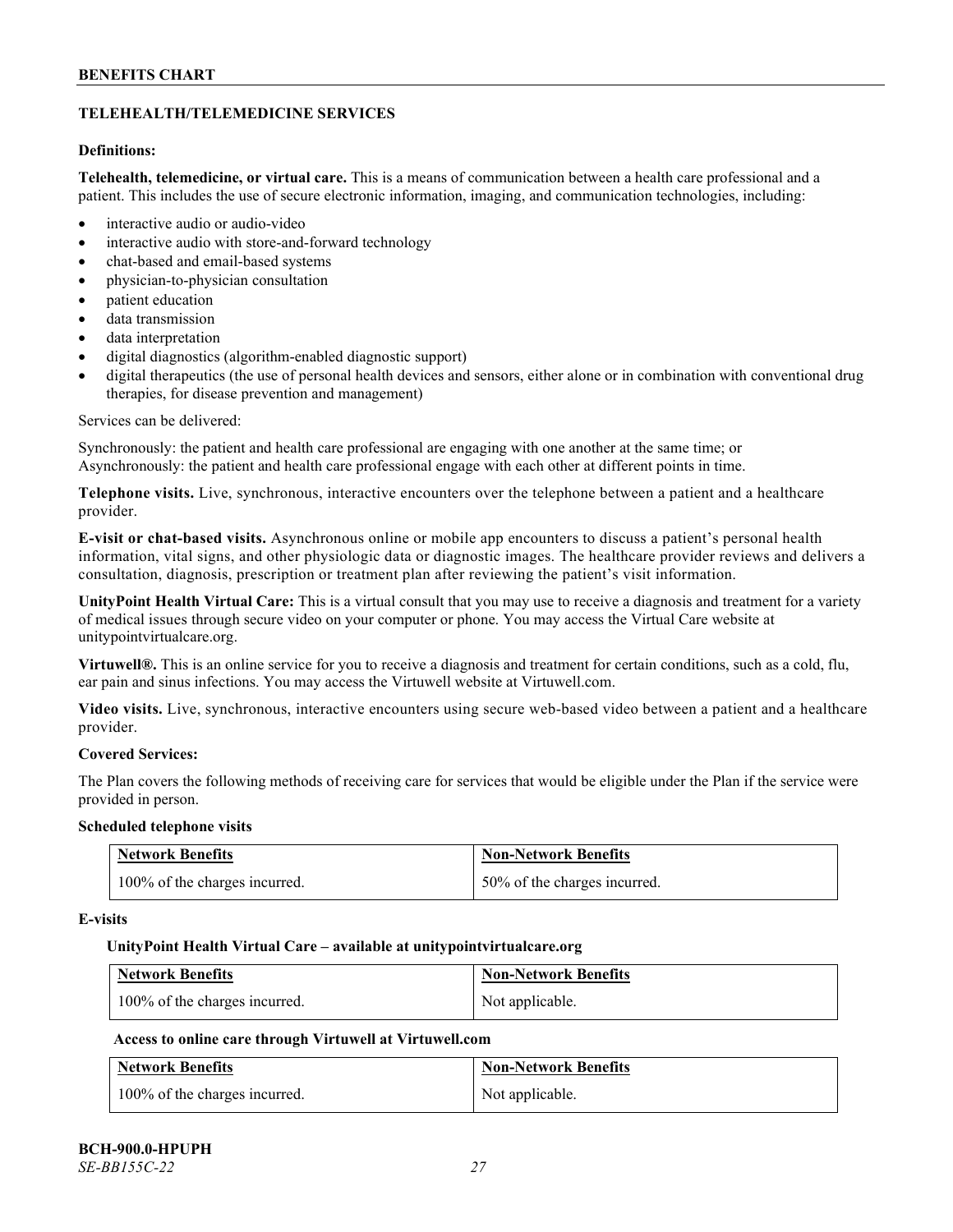#### **All other e-visits**

| <b>Network Benefits</b>       | <b>Non-Network Benefits</b>  |
|-------------------------------|------------------------------|
| 100% of the charges incurred. | 50% of the charges incurred. |

#### **Video visits**

| <b>Network Benefits</b>                                 | <b>Non-Network Benefits</b>                           |
|---------------------------------------------------------|-------------------------------------------------------|
| Coverage level is same as corresponding network         | Coverage level is same as corresponding Non-Network   |
| benefit, depending on type of service provided, such as | Benefits, depending on type of service provided, such |
| Office Visits for Illness or Injury, Inpatient or       | as Office Visits for Illness or Injury, Inpatient or  |
| Outpatient Hospital Services.                           | Outpatient Hospital Services.                         |

#### **Not Covered:**

See "Services Not Covered" in the Group Certificate.

# **TRANSPLANT SERVICES**

#### **Applicable definitions:**

**Autologous.** This is when the source of cells is from the individual's own marrow or stem cells.

**Allogeneic.** This is when the source of cells is from a related or unrelated donor's marrow or stem cells.

**Autologous bone marrow transplant.** This is when the bone marrow is harvested from the individual and stored. The patient undergoes treatment which includes tumor ablation with high-dose chemotherapy and/or radiation. The bone marrow is reinfused (transplanted).

**Allogeneic bone marrow transplant.** This is when the bone marrow is harvested from the related or unrelated donor and stored. The patient undergoes treatment which includes tumor ablation with high-dose chemotherapy and/or radiation. The bone marrow is reinfused (transplanted).

**Autologous/allogeneic stem cell support.** This is a treatment process that includes stem cell harvest from either bone marrow or peripheral blood, tumor ablation with high-dose chemotherapy and/or radiation, stem cell reinfusion, and related care. Autologous/allogeneic bone marrow transplantation and high dose chemotherapy with peripheral stem cell rescue/support are considered to be autologous/allogeneic stem cell support.

**Designated transplant center.** This is any health care provider, group or association of health care providers designated by us to provide services, supplies or drugs for specified transplants for our insureds.

**Transplant services.** This is transplantation (including retransplants) of the human organs or tissue listed below, including all related post-surgical treatment, follow-up care and drugs and multiple transplants for a related cause. Transplant services do not include other organ or tissue transplants or surgical implantation of mechanical devices functioning as a human organ, except surgical implantation of an FDA approved ventricular assist device (VAD) or total artificial heart, functioning as a temporary bridge to heart transplantation.

Prior authorization is required prior to consultation to support coordination of care and benefits.

# **Covered Services:**

We cover eligible transplant services (as defined above) while you are covered under this Benefits Chart. Transplants that will be considered for coverage are limited to the following:

- Kidney transplants for end-stage disease.
- Cornea transplants for end-stage disease.
- Heart transplants for end-stage disease.
- Lung transplants or heart/lung transplants for: (1) primary pulmonary hypertension; (2) Eisenmenger's syndrome; (3) endstage pulmonary fibrosis; (4) alpha 1 antitrypsin disease; (5) cystic fibrosis; and (6) emphysema.
- Liver transplants for: (1) biliary atresia in children; (2) primary biliary cirrhosis; (3) post-acute viral infection (including hepatitis A, hepatitis B antigen e negative and hepatitis C) causing acute atrophy or post-necrotic cirrhosis; (4) primary sclerosing cholangitis; (5) alcoholic cirrhosis; and (6) hepatocellular carcinoma.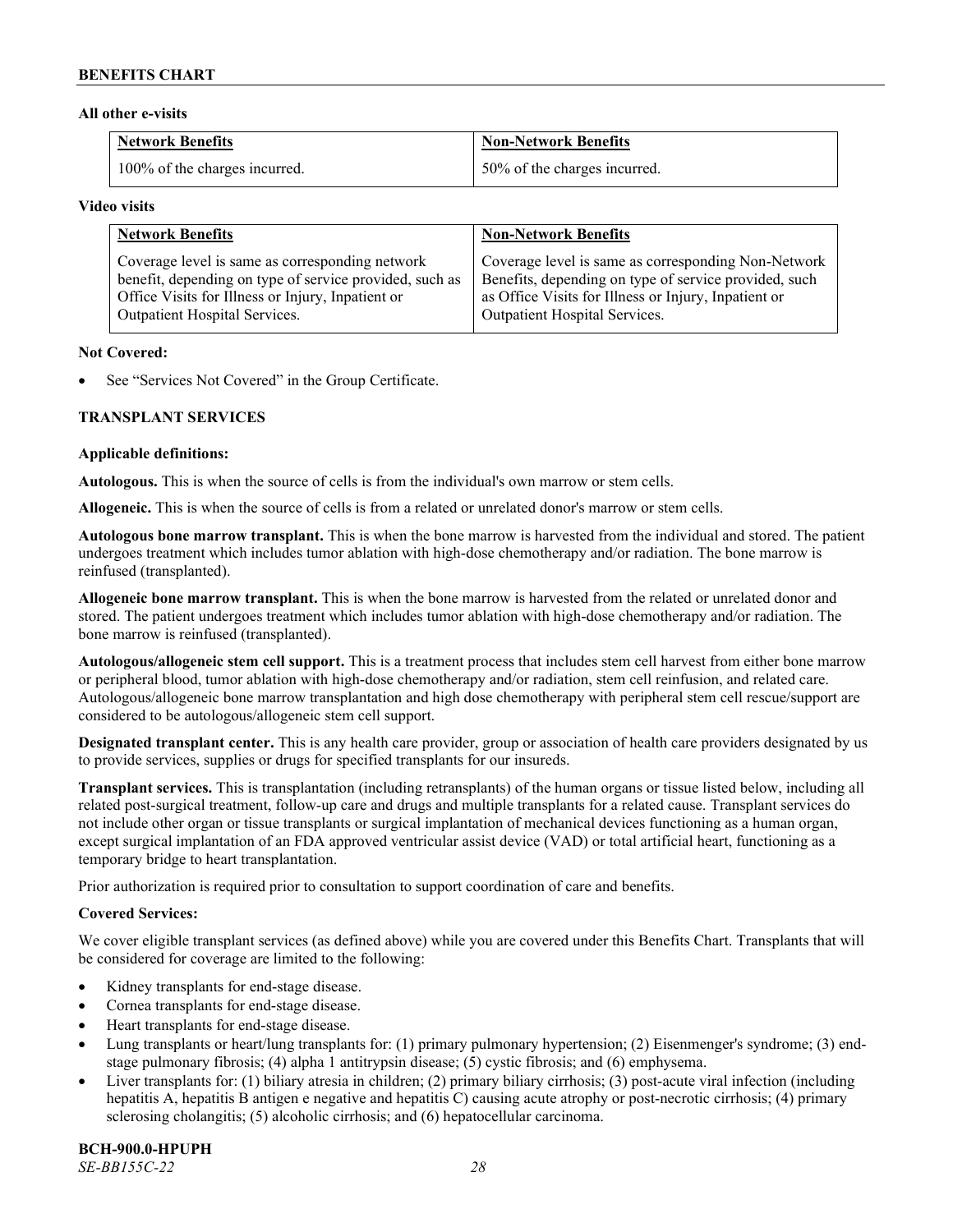- Allogeneic bone marrow transplants or peripheral stem cell support associated with high dose chemotherapy for: (1) acute myelogenous leukemia; (2) acute lymphocytic leukemia; (3) chronic myelogenous leukemia; (4) severe combined immunodeficiency disease; (5) Wiskott-Aldrich syndrome; (6) aplastic anemia; (7) sickle cell anemia; (8) non-relapsed or relapsed non-Hodgkin's lymphoma; (9) multiple myeloma; and (10) testicular cancer.
- Autologous bone marrow transplants or peripheral stem cell support associated with high-dose chemotherapy for: (1) acute leukemias; (2) non-Hodgkin's lymphoma; (3) Hodgkin's disease; (4) Burkitt's lymphoma; (5) neuroblastoma; (6) multiple myeloma; (7) chronic myelogenous leukemia; and (8) non-relapsed non-Hodgkin's lymphoma.
- Pancreas transplants for simultaneous pancreas-kidney transplants for diabetes, pancreas after kidney, living related segmental simultaneous pancreas kidney transplantation and pancreas transplant alone.

To receive Network Benefits, charges for transplant services must be incurred at a designated transplant center.

The transplant-related treatment provided, including expenses incurred for directly related donor services, shall be subject to and in accordance with the provisions, limitations, maximums and other terms of this Benefits Chart.

Medical and hospital expenses of the donor are covered only when the recipient is an insured and the transplant and directly related donor expenses have been prior authorized for coverage. Treatment of medical complications that may occur to the donor are not covered. Donors are not considered insureds, and are therefore not eligible for the rights afforded to insureds under the Group Certificate.

The list of eligible transplant services and coverage determinations are based on established medical policies, which are subject to periodic review and modifications by the medical director

| <b>Network Benefits</b>                          | <b>Non-Network Benefits</b>                          |
|--------------------------------------------------|------------------------------------------------------|
| See Network Inpatient Hospital Services benefit. | See Non-Network Inpatient Hospital Services benefit. |

#### **Transplant Travel Benefit for Network Benefits**

We may provide travel and lodging when an insured needs a transplant and a designated transplant center is greater than 100 miles from the insured's primary address.

This benefit is subject to our medical policies (medical coverage criteria). Coverage criteria are available by calling Member Services, or logging on to your account at [HealthPartnersUnityPointHealth.com.](https://www.healthpartnersunitypointhealth.com/)

When submitting receipts for travel and, lodging, the insured will need to attach a letter explaining that the receipts are in conjunction with an authorized organ or bone marrow transplant and include the recipient's name and member ID number or complete a lodging and travel claim form with the receipts.

| <b>Network Benefits</b>                                                                                                                                                                                                                                 | <b>Non-Network Benefits</b> |
|---------------------------------------------------------------------------------------------------------------------------------------------------------------------------------------------------------------------------------------------------------|-----------------------------|
| Transplant travel benefits are covered under the<br>Network transplant services benefit.                                                                                                                                                                | No coverage.                |
| Expenses for travel and lodging for the insured (the<br>transplant recipient) and one adult companion, or up to<br>two companions for a transplant recipient who is a<br>minor dependent, may be covered up to a maximum of<br>\$10,000 per transplant. |                             |
| Lodging coverage is limited to \$100 per day.                                                                                                                                                                                                           |                             |

# **Not Covered:**

- We consider the following transplants to be investigative and do not cover them: surgical implantation of mechanical devices functioning as a permanent substitute for human organ, non-human organ implants and/or transplants and other transplants not specifically listed in this Benefits Chart.
- See "Services Not Covered" in the Group Certificate.